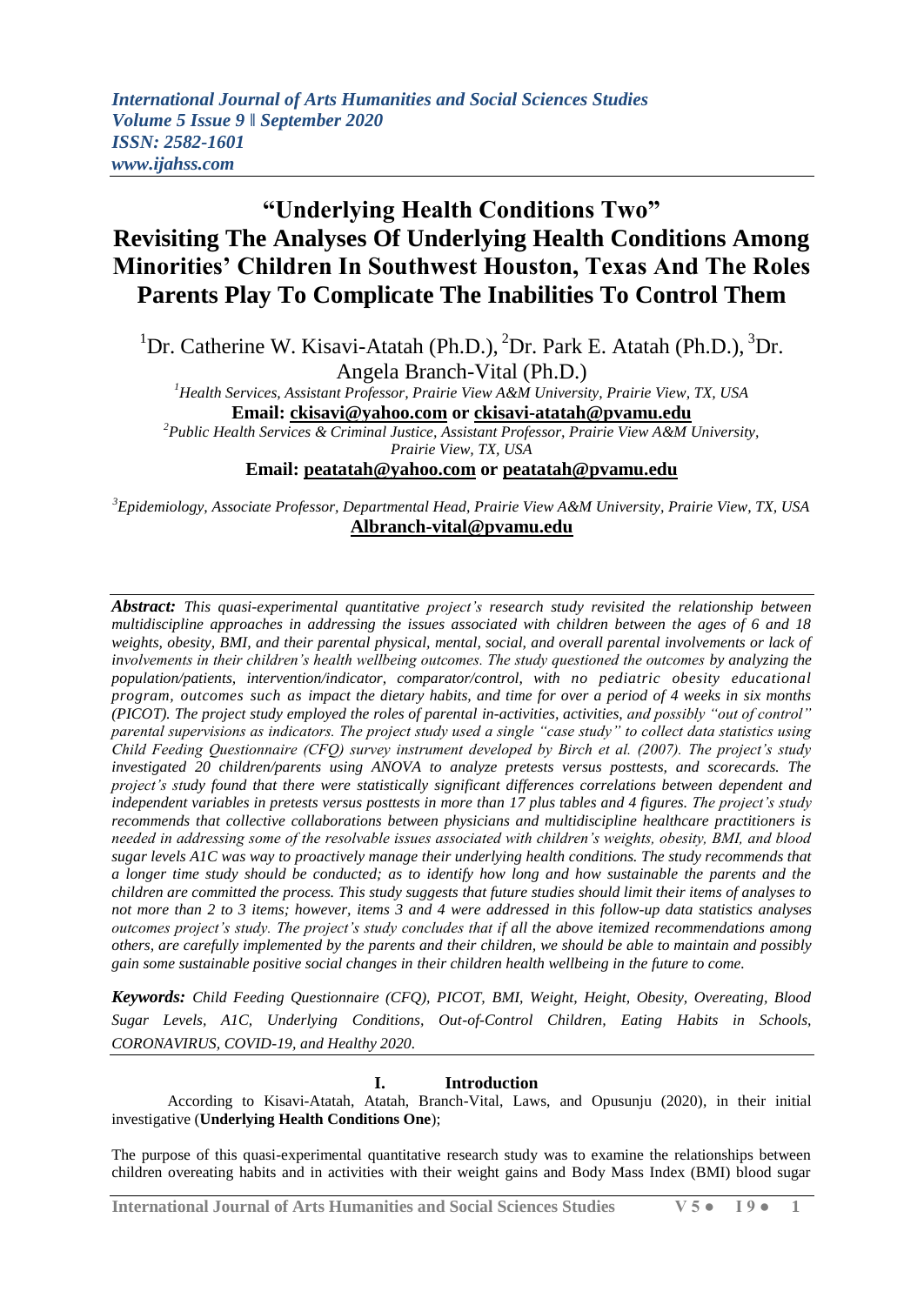A1C levels associated with minorities in Southwest Houston, Texas. This study investigated 15 associative items; but, only the first two items were analyzed in this study due to the overwhelming database statistics it generated after the initial analyses. However, additional items such as item 3 to 15 will be addressed in the follow-up studies in the future. This study collected some monthly samples from 20 volunteered participates. Since the issues associated with CORONAVIRUS or COVID-19 has become prevalence among minorities in general, this study intends to shed some lights on minorities between the ages of 6 to 18 years children and the roles their parents may play or not play to control their weight gains and BMI blood sugar A1C levels collectively.

## **Literature Reviewed**

The American Heart Association (2017) approximates that one out of every ten children are either overweight or obese. According to the same report, the prevalence of childhood obesity has more than tripled over the last three decades, with the health problem surpassing drug and substance abuse to become the number one childhood health concern. The excess weight places the children at the peril for development of serious health problems like diabetes, heart disease and asthma. Being overweight/obese in childhood is associated with a risk of obesity-related comorbidities in adulthood, adverse psychological problems, huge societal expenses and premature morbidity and mortality (see Grigorakis et al., 2016; foster et al., 2017; Fonvig et al., 2015; Fidelix et al., 2015 for more).

Childhood obesity predisposes children to other serious chronic and acute health problems, hence limiting the children from reaching their full potentials in childhood and adulthood (Pulgarón, 2014). Childhood obesity has remained a communal health issue that continues to affect children in their right to relish a long healthy life free of avertible diseases. According to the American Heart Association (2017), childhood obesity is the number one trepidation for every parent, having surpassed the issue of drug abuse and smoking as top public health problem for children (See Roya & Soleiman, 2014; Pulgarón, 2014; Ogden et al., 2014; Martin et al., 2018; Mendes et al., 2016; Damaso et al., 2013; & Mameli et al., 2017 and more).

Obesity among children and adolescents is described as a body condition in which the BMI figure exceeds 30. The most causes of the condition are identified as physical inactivity and unhealthy diets with high calorie content with the weight effects moderated by society and environment factors. Given that obesity is a health risk factor, there is a need to address its incidence with the focus on achieving and maintaining a healthy body weight. This is particularly true for children and adolescents since obesity first presents in this age group with the best management results achieved. Cochrane et al. (2017) notes that obesity management is important, but it is not only concerned with weight management with input from different professionals required to achieve the desire outcome in terms of healthy weight loss. It further adds that a multidisciplinary approach is necessary to achieve the best outcomes. Foster et al. (2017) similarly notes that the best outcomes are achieved by combining input from different stakeholders since the conditions has implications that exceed weight and could extend to dieting, family support, and exercising. Based on this awareness, the study recommends that family-centered approaches should be applied when addressing weight management needs of children and adolescents since they are easily influenced by their families.

Fonvig et al. (2015) also mentions that a multidisciplinary approach reduced BMI. The article further added that the approach reduced liver fat, muscle fat and visceral adipose tissue volumes although these results were only noted after running the program for 1 year. The implication is that it presents positive metabolic effects (Fonvig et al., 2015). The same sentiments are expressed by Martin et al. (2018), mentioning that although obesity management is about weight control, it also has cognitive implications for children and adolescents since a healthy weight will typically be associated with good performance in school. This means that in addition to the weight, other professionals would be required to address the cognitive aspects of care. Torti et al. (2017) make similar when calling for a multidisciplinary approach by indicating that obesity management is all about lifestyle intervention and should be matched with support from the school and community.

Carayol et al. (2017) presents a novel perspective by indicating that although the weight management strategies have achieved some success in obesity control, the success is limited and could be improved by including proteomic factors since the condition has molecular mechanisms. The implication is that molecular biologists should also be included in obesity care provision since they can evaluate and interpret proteomic results. Swift et al. (2014) mention that effective weight management to address obesity must include exercise programs along with calorific programs. The implication is that the medical personnel who manage the exercise program must work in concert with the personnel who work the calorific program since the two are different medical disciplines. Ogden et al. (2014) faults the current obesity intervention measures by noting that they have been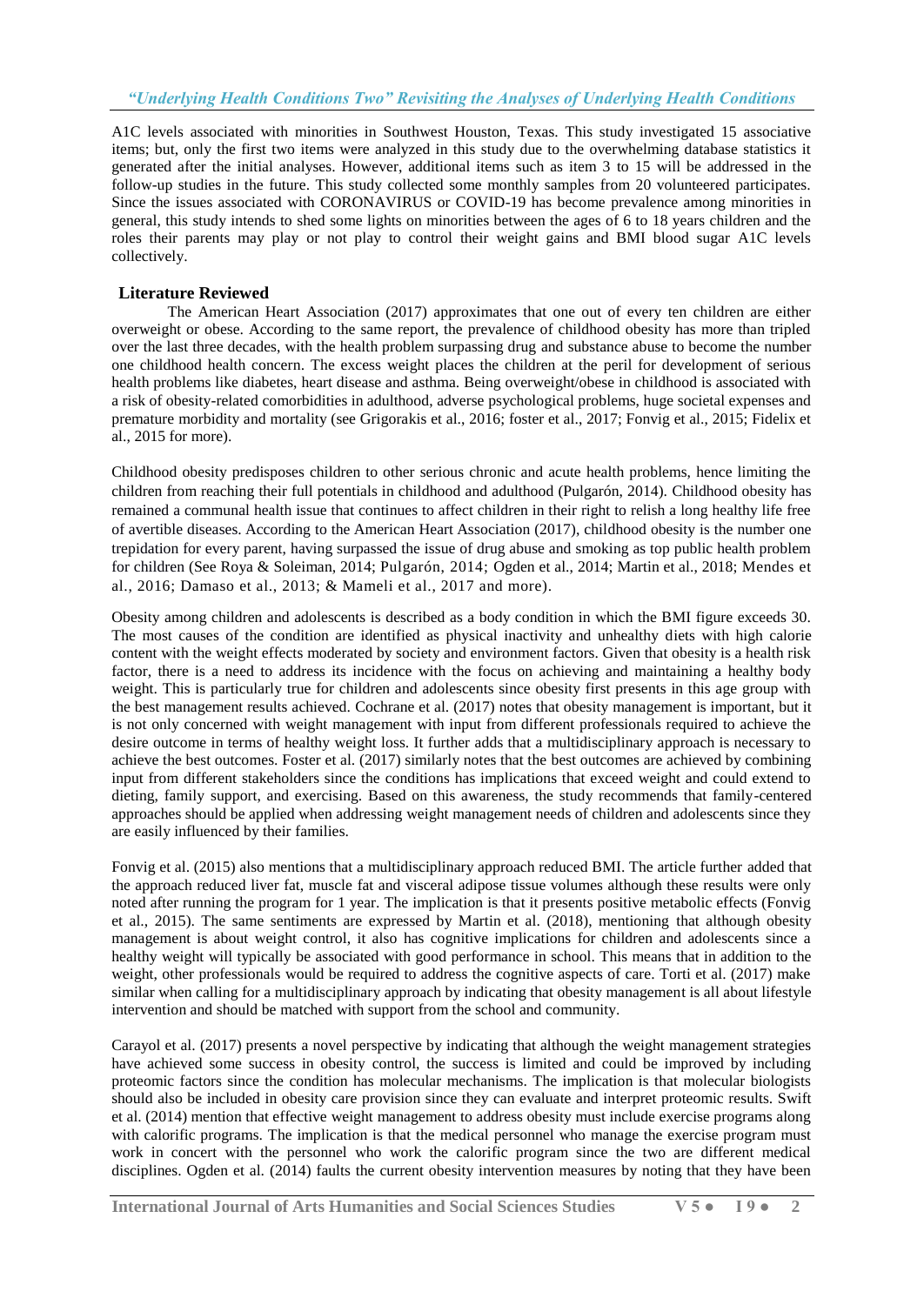largely ineffective since surveillance data shows that obesity prevalence remains high. The article adds that there is a need to for a multidisciplinary approach with input from different stakeholders to reverse the high prevalence noted.

Bocca et al. (2012) validates the recommendations for a multidisciplinary approach in obesity management by reporting that multidisciplinary care produces better outcomes when compared to usual-care programs and if used for at least one year. Mameli et al. (2017) expresses some reservations in using multidisciplinary weight management in children. The article notes that although a multidisciplinary approach is more effective when the whole program is followed, it is similarly accompanied by high dropout rates even before discernible results could be produced. The implication is that the approach might have positive effects, but it is demanding thereby causing high dropout rates (Mameli et al., 2017). The reviewed journal articles show that obesity among children and adolescents is best managed through a multidisciplinary approach although there could be a need to address dropouts to improve outcomes and effectiveness.

# **PICOT**

The picot question has been presented as: "Among parents of obese or overweight children or adolescent from 6 to 18-year-old in a primary care pediatric setting (P), how does the implementation of a multidisciplinary pediatric obesity educational program (I) versus no pediatric obesity educational program (C) impact the dietary habits (O) over a period 4 weeks in 6 months (T)?"

 $P$  - Population/ Patient = how does the implementation of a multidisciplinary pediatric obesity educational program

- $I$  Intervention/ Indicator = versus no pediatric obesity educational program
- $C$  Comparator/control = no pediatric obesity educational program
- $O Outcome$  = impact the dietary habits
- T Time = over a period of 4 weeks measurements for 6 months from January 5, 2020 to June 30, 2020.

## **Conceptual/ Theoretical Framework**

The prevalence of obesity has risen dramatically in the USA, with the rate increasing more than threefold during the past three decades. The most alarming is that childhood obesity most often will continue into adulthood and the consequences of obesity include coronary artery disease, diabetes, adverse psychological problems, large societal costs and premature morbidly and mortality (Grigorakis et al., 2016). About one in every three American kids and youths is either obese or overweight. Berge et al. (2016) presents the result of a quantitative research study into the effects of community-based childhood obesity prevention programs. The study acknowledged that obesity intervention programs have had limited success, particularly those targeting children. This failure is postulated to be the result of an inability to engage parents in the program. As such, there is a need to understand how community engagement affects the results of intervention programs. This problem is important to medical personnel since it addresses an ongoing concern in the form of identifying effective obesity prevention programs. Identifying the more effective programs and their approaches can facilitate effective resource allocation so that emphasis remains on programs that are likely to produce positive results. In this respect, medical personnel could use the research results to recommend greater community engagement in childhood-obesity intervention programs as a more effective strategy.

Many studies have proven that obesity intervention programs targeted at children have largely failed. The failure has been attributed to an inability to engage the whole community that would have a positive additive effect on outcomes. Majority of children aged 5 to 12 years watch, on average, almost two-and-a-half hours of television daily and most of this is commercially sponsored. In addition, around half of them now eat their evening meal in front of the television which has been recognized as an effective medium for the sale of food products with the vast majority of foods advertised to children being high in fat, salt and/or sugar and low in fiber. Changing social attitudes to childhood may influence the development of children's food preferences. Empirical evidence suggests that food availability and accessibility, parental role modeling, television viewing and child-parent interactions around food are all likely to be important.

Environmental factors like lack of physical activity are major contributors to the obesity epidemic and children who are obese or overweight are more likely to have functional limitations. Physical activity has been proven to lower the risk of obesity, but future studies are needed to determine barriers to participation among these children in recreation and sporting activities. By exploring the role of social networks and obesity, it shows that the obesity epidemic is affected by the complex interaction between the environment, genetic factors, and human behavior (Hong, Coker-Bolt, Anderson, Lee, & Velozo, 2016). The knowledge gap justifies the research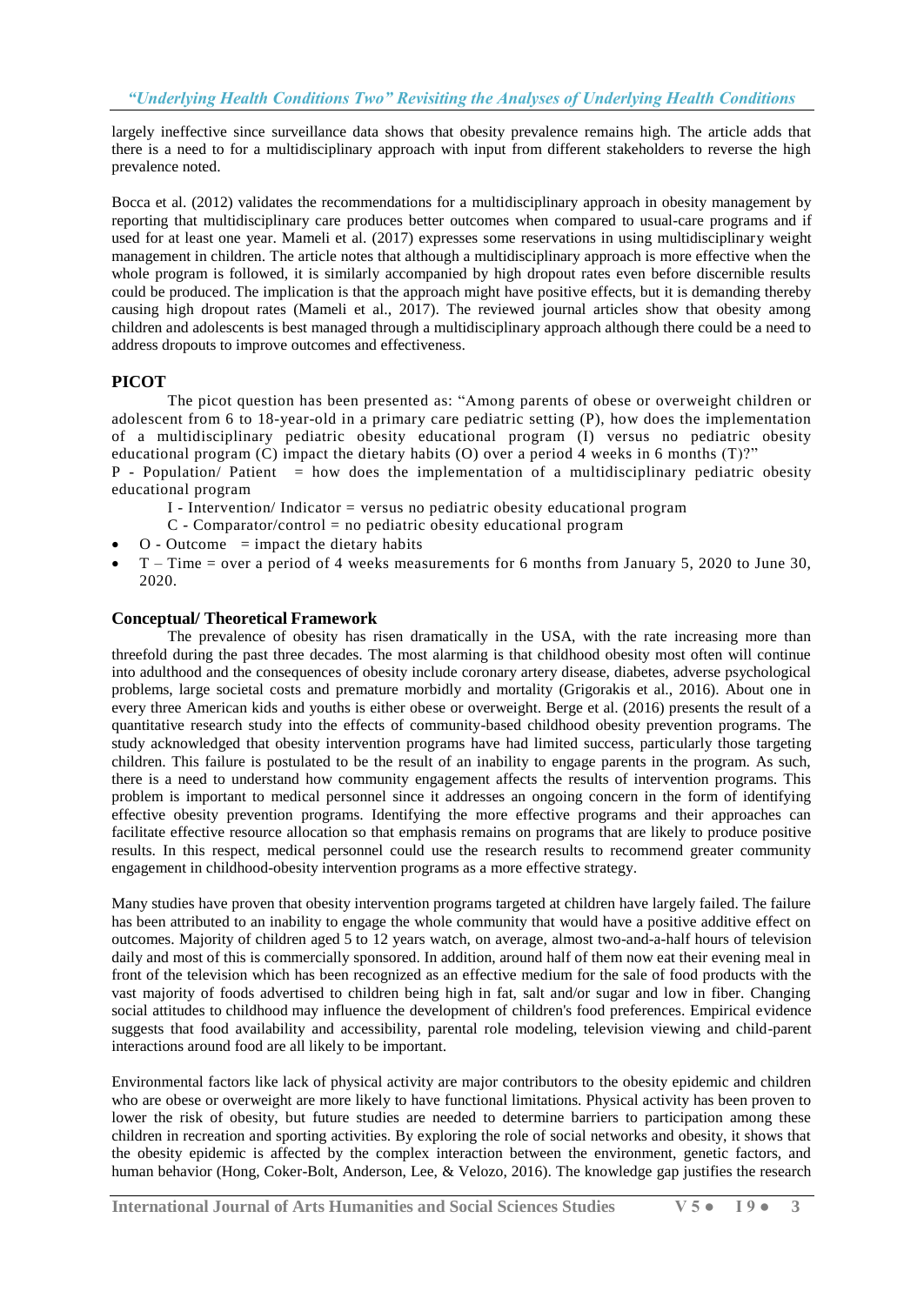by determining whether there is any justification for multidisplinary obesity program and community engagement in obesity intervention programs targeted at children.

#### **Design of the Study**

The recruitment procedure entailed the identification of the potential participants based on the inclusion and exclusion criteria. Recruitment fliers with the Principal Investigator (PI) contact information was placed at the prospective clinic site. The convenient samples of patients were voluntarily enrolled after receipt of signed consent from their parents or guardians. Families responded with qualified children were invited for assessment where weight and height and BMI, and their blood sugar A1C were measured Computer-generated random numbers was used to allocate parent-child pairs to the multidisciplinary pediatric obesity program. Parents and guardians were provided an informed consent while children and adolescents completed an assent (Bonnie et al., 2016).

## **Methodology**

The study applied a quantitative approach that entailed by collecting data using one-group pretest/post-test quasi-experimental design. A sample size of 20 participants was recruited from among patients of Family Clinic in Southeast Houston, Texas. Just to protect the interests of the clinic and the participants, the specifications were not needed in this study. The inclusion criteria were obesity diagnosis for more than one year, and parental/ guardian consent. The exclusion criteria were mental incompetence, deafness, blindness, terminal illness with an inability for self-care, and an inability to actively participate in provider-led education programs. The participant's blood pressure, weight, waist circumference, BMI and height were measured. Participants/parents were assessed on obesity knowledge, nutritional lifestyle, and physical activity with Child Feeding Questionnaire (CFQ) developed by Birch et al. (2007). The Child Feeding Questionnaire (CFQ) is a self-report measure to assess parental beliefs, attitudes, and practices regarding child feeding, with a focus on obesity proneness in children. The Nurse Practitioner who is also the principal investigator and physician will coordinate the multidisciplinary team (Reichert-Anderson et al., 2015).

The principle investigator/s met with the participants and their parents/guardians obtain a signed consent and complete a sociodemographic survey and administer the pre-test obesity knowledge Questionnaire. The participants/parents/guardians attended one-time individual obesity education session based on the teaching outline for 1 hr. There was a break every 15 minutes during the session to alleviate the emotional stress because of the sensitivity of the topic. There was a re-evaluation in four weeks after the education classes where the participants/parents/guardians were asked to complete a posttest CFQ Questionnaire. Participants and parent/guardian were assessed on dietary patterns to promote healthy dietary habits and lifestyle behavioral changes according to the American Academy of Pediatrics' guidelines. The lifestyle modification counseling included promoting nutritious diet and physical activities (Reichert-Anderson et al, 2015). Personalized nutritional counseling was provided to overweight participants while a low-calorie balanced personalized diet was provided to the obese participants that seeks to achieve the target of (decrease in Body Mass Index (BMI) and reduction in childhood obesity (Roya & Soleiman, 2014). (pp. 70-74)

This follow-up Quasi-experimental quantitative project's research study looked into children's eating habits when in schools and the roles their parents play to or not to support their poor eating habits through their proactive or lack of proactive involvements.

## **II. Hypotheses**

This study hypothesized two major research alternative hypotheses as shown below;

## **Alternative Hypothesis 1**

There is a relationship between children overeating, in-activities, and the overall outcomes of their weight gains and Body Mass Index (BMI) blood sugar A1C levels

## **Alternative Hypothesis 2**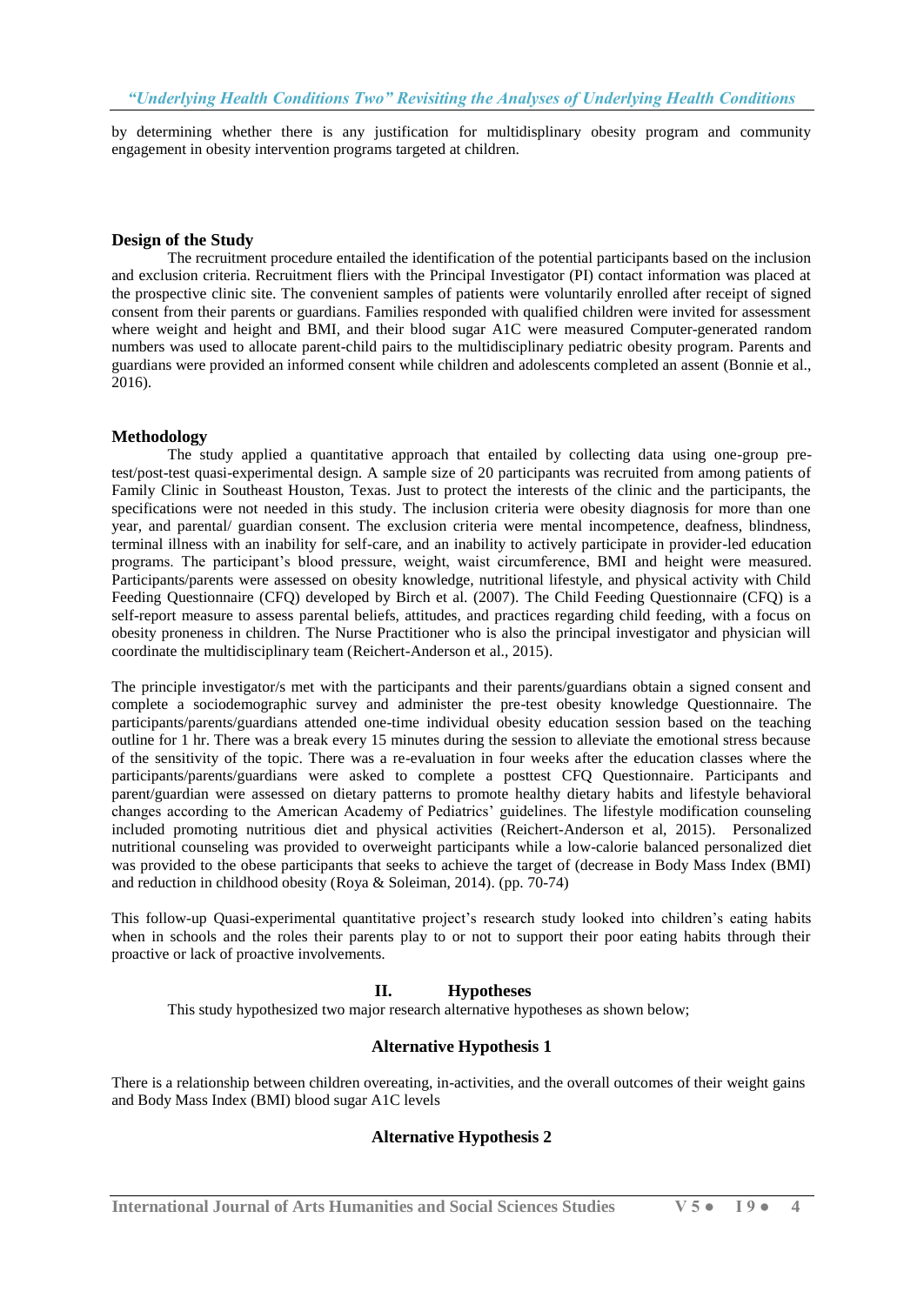There is a relationship between lack of parental supports, and inactivates their children overeating, in-activities, and the overall outcomes of their weight gains and Body Mass Index (BMI) blood sugar A1C levels

## **Critical questions as to why children overeat were;**

#### 1. "**How often do you ask about what your child eats at school?**"

2. "**Do you limit the amount of food your child eats at mealtime?**"

#### **Null Hypotheses**

This study hypothesized two major research Null hypotheses as shown below;

#### **Null Hypothesis 1**

There is no relationship between children overeating, in-activities, and the overall outcomes of their weight gains and Body Mass Index (BMI) blood sugar A1C levels

## **Null Hypothesis 2**

There is no relationship between lack of parental supports, and inactivates their children overeating, inactivities, and the overall outcomes of their weight gains and Body Mass Index (BMI) blood sugar A1C levels

# **III. Intervention and Data Collection**

**Data Collection Methods**

The data collection methodology applicable for this study was through a quantitative approach with a pre-test/post-test quasi-experimental design. Fliers were placed at the prospective clinic for voluntary sign up of participants with parental/guardian consent. They can also be referred by a confidential doctor in a private clinic in Southwest Houston, Texas based on their BMI percentiles at or exceeding the 95th percentile according to the CDC normative scale. Data was collected by measuring weight, height and BMI. The obesity knowledge Questionnaire with sociodemographic survey Questionnaire was used as multiple and open-ended style questions to fully elicit the nutritional tendencies and lifestyle living of the participants.

## **IV. Data Analysis Plan**

The PICOT statement seeks to determine if a multidisciplinary pediatric obesity educational program compared to a non-multidisciplinary pediatric obesity educational program will impact the dietary habits changes in participants over a period 4 weeks repeatedly for six months.

#### **V. PICOT Statement Interpretation**

**Population:** The population is obese children/ adolescents between the ages of 6 years and 18 years. Most of these patients attend a primary care clinic where their interventions are varied depending on their medical condition and the pediatrician's approach.

**Intervention:** Most of the current pediatric obesity management regimes are centered on nutrition. However, there is a need to develop patient-centered pediatric obesity educational program that involves a multidisciplinary team in order to benefit from the combination of several proven strategies.

**Control:** A multidisciplinary pediatric obesity educational program approach will be compared to no pediatric obesity educational program.

**Outcome:** The desired outcome will be a desired impact on dietary habits in the participants in a period of 4 weekly for six months

**Time:** The time for this research is 4 weekly for six months.

## **VI. Project Analysis**

#### **Statistical Analyses**

This project will use quantitative data analyses as outlined below.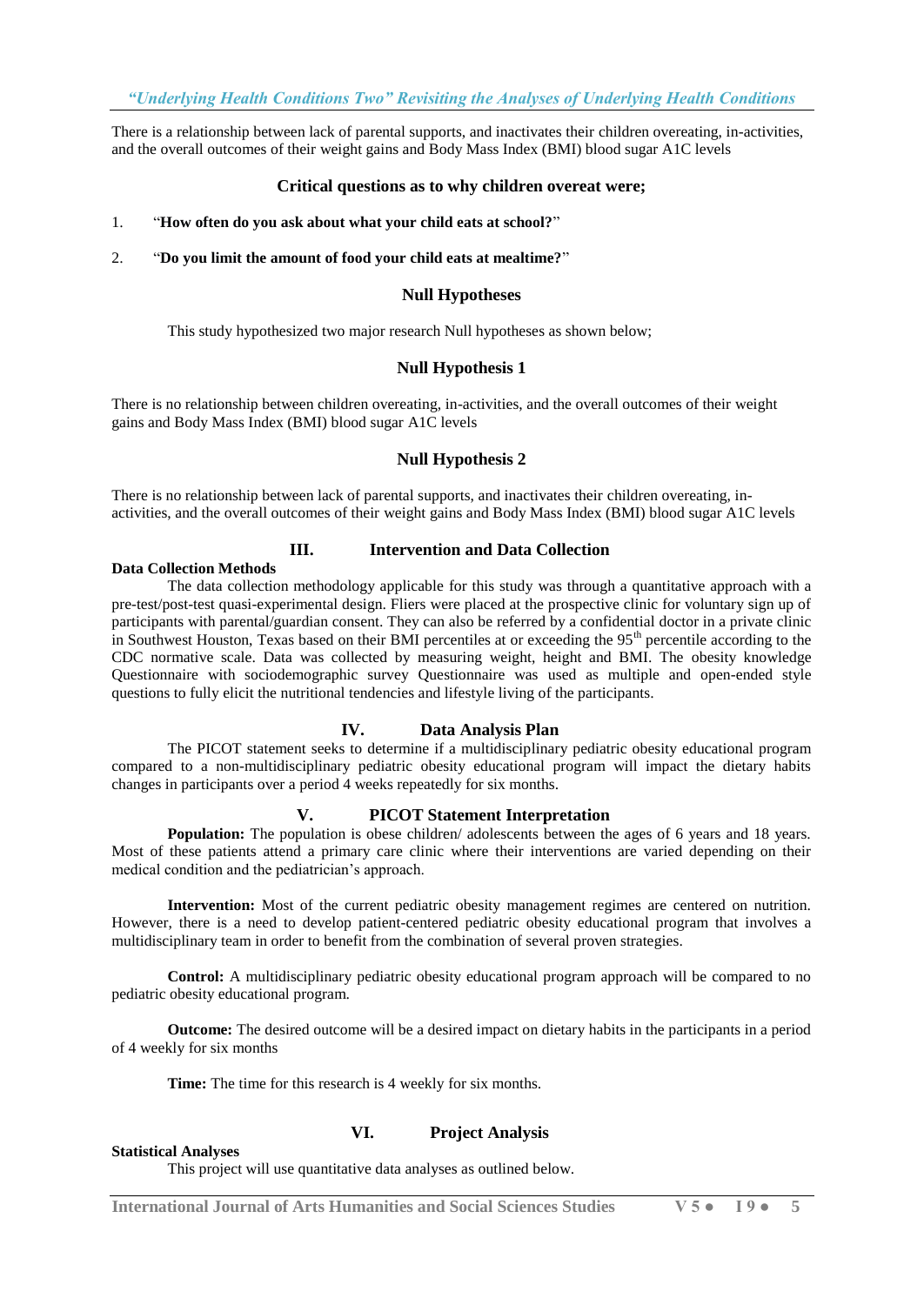### **Data Analyses Plan**

The data analyses plan used in Kisavi-Atatah et al. (2020) was also used in this study (see pp. 76-78 for more). First tests of treatment differences in demographic characteristics were performed using  $\chi^2$  tests for definite variables and *t* tests for incessant variables. After collection of the data from both groups, a simple linear regression analysis was used to establish if the multidisciplinary pediatric obesity educational program will impact the dietary habits over a period 4 weeks.

Analyses will be performed using the available data. All statistical analysis was performed using IBM Statistical Package for Social Sciences (SPSS) Version 25. In addition, follow-up visits were used as likely predictors. Every predictor was analyzed using the linear regression model where predictors with significant correlation with impact on the dietary habits were included in linear regression model. Quantitative survey data was analyzed using SPSS version 25, SPSS Inc, Chicago, IL, USA for cross-tabulation analysis to assess respondents' ability to make changes with goals of healthier eating (Collins, Warren, Neve & Stokes, 2016).

# **VII. Project Findings/Results of the Study**

Pending the conclusion and the findings/results of the project

## **Classification of Collected Raw Data from the Survey Instrument**

## **Races of Participants**

Whites 2

Blacks /African Americans 4

Hispanic/Black Hispanic Americans 12

Asians 1

Pacific Americans 1

 $N=20$ 

## **Genders of Participants**

Female=18

 $Male=2$ 

 $N=20$ 

## **Demographics**

 To protect the interests and the privacies of the participants, personal demographic information such ages, names, date of birth (DOB), drivers' licenses (DL), addresses, and residential zip codes were not needed or obtained in this project (see Kisavi-Atatah et al., 2020 for more).

## **VIII. Pretests Results/Findings of the Study**

**The following questions are about eating and physical activity. Please mark the box that corresponds to the frequency in which each situation takes place.**

**Table 1: Reasons for eating excessively when in schools** 

|                                                                 | <b>Always</b> | never | occasionally frequently usually |  |     |
|-----------------------------------------------------------------|---------------|-------|---------------------------------|--|-----|
| How often do you ask about what<br>your child eats at school?   |               |       |                                 |  | -20 |
| Do you limit the amount of food<br>your child eats at mealtime? |               |       |                                 |  | -20 |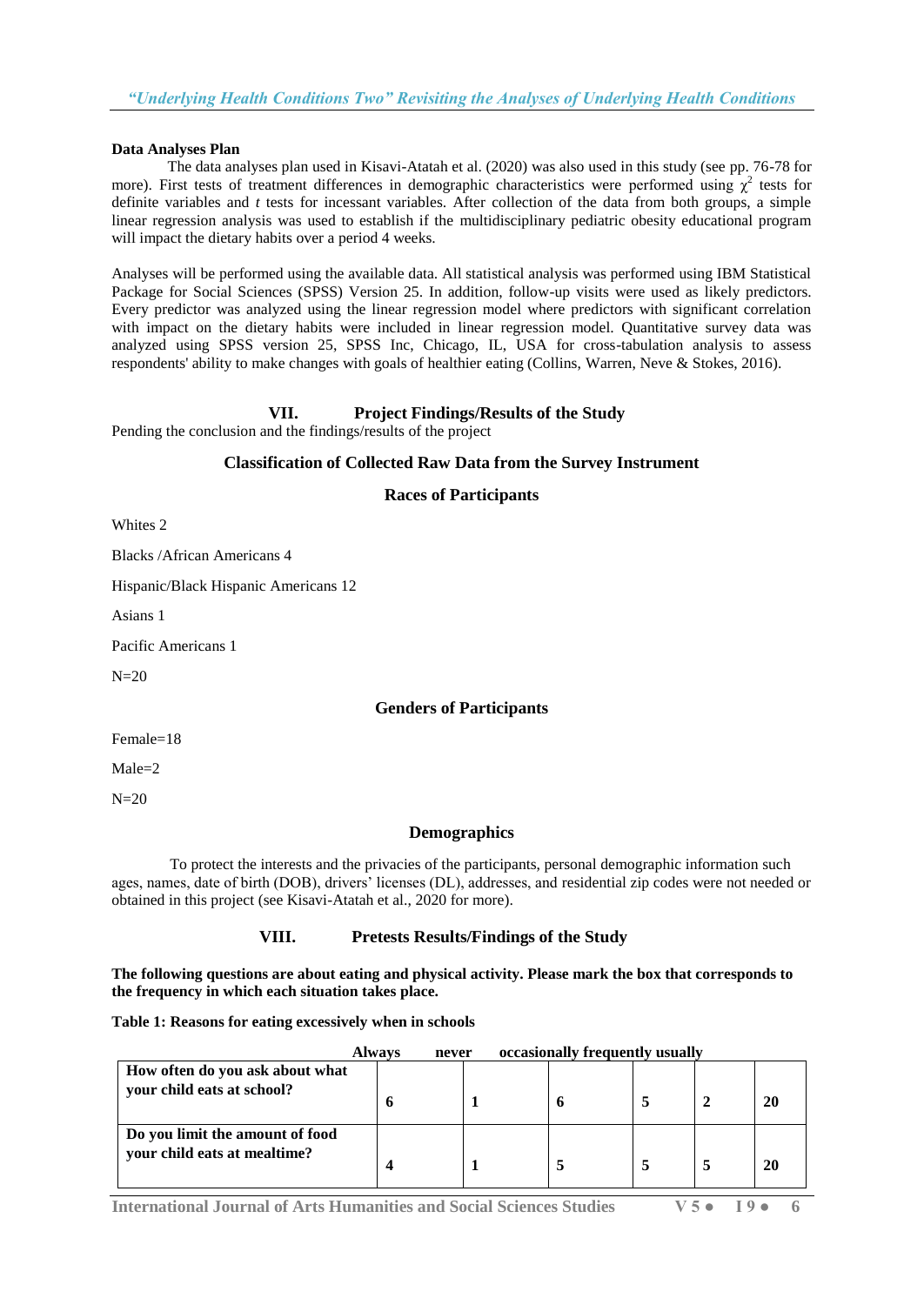**Table 1:** The reasons for eating excessively based on the two pinpointed items (see table 1 above and more).

## **Table 2: Implementation of health care interventions**

For each activity that you, your spouse, or your child do 15 minutes or more, write down the number of times each of you perform the activity during an average week.

|                                   | YOU                     | YOUR SPOUSE             | <b>OTHER</b>            | <b>CHILD</b>            |
|-----------------------------------|-------------------------|-------------------------|-------------------------|-------------------------|
|                                   |                         |                         |                         |                         |
| <b>Walking</b>                    | 10                      | 5                       | $\overline{\mathbf{3}}$ | $\overline{2}$          |
| <b>Running/Jogging</b>            | $\overline{7}$          | 6                       | 5                       | $\overline{2}$          |
| <b>Playing tag</b>                | $\boldsymbol{9}$        | $\overline{\mathbf{4}}$ | $\overline{\mathbf{3}}$ | $\boldsymbol{4}$        |
| <b>Dancing/Aerobic dance</b>      | 8                       | 6                       | $\overline{5}$          | $\mathbf{1}$            |
| <b>Hiking/climbing</b>            | $\boldsymbol{0}$        | $\bf{0}$                | $\mathbf{0}$            | $\mathbf{0}$            |
| <b>Baseball/softball/Football</b> | $\overline{7}$          | $\overline{\mathbf{4}}$ | $\boldsymbol{4}$        | 5                       |
| <b>Basketball/Volleyball</b>      | $\mathbf{0}$            | $\bf{0}$                | $\mathbf{0}$            | $\mathbf{0}$            |
| <b>Jumping rope</b>               | 8                       | 6                       | $\boldsymbol{4}$        | $\overline{2}$          |
| <b>Soccer</b>                     | 5                       | $\overline{7}$          | 5                       | $\overline{2}$          |
| Skateboarding/skating             | $\overline{5}$          | $\overline{7}$          | $\boldsymbol{4}$        | $\overline{\mathbf{4}}$ |
| <b>Swimming laps</b>              | $\overline{\mathbf{5}}$ | 8                       | $\overline{2}$          | 5                       |
| <b>Bicycling</b>                  | $\overline{7}$          | $\overline{7}$          | $\overline{\mathbf{3}}$ | $\overline{\mathbf{3}}$ |
| <b>Tennis/badminton</b>           | $\overline{2}$          | 8                       | 3                       | $\overline{2}$          |
| Other                             |                         |                         |                         |                         |

**Table 2:** Showed that the participants were followed monthly by collecting the weights as well as their BMI as to see if there were any improvements health improvements after implementing the above interventions (see table 2 above and more).

## **Quasi-Experimental Study Project's Findings/Results**

## **Table 3: Pretest 1**

**Statistics** 

|   |                |  | <b>How often</b> |                          |  |  |
|---|----------------|--|------------------|--------------------------|--|--|
|   |                |  | do you           | Do you limit             |  |  |
|   |                |  |                  | ask about the amount     |  |  |
|   |                |  |                  | what your of food your   |  |  |
|   |                |  |                  | child eats child eats at |  |  |
|   |                |  | at school?       | mealtime?                |  |  |
| N | Valid          |  | 20               | 20                       |  |  |
|   | <b>Missing</b> |  | $\mathbf{0}$     | $\theta$                 |  |  |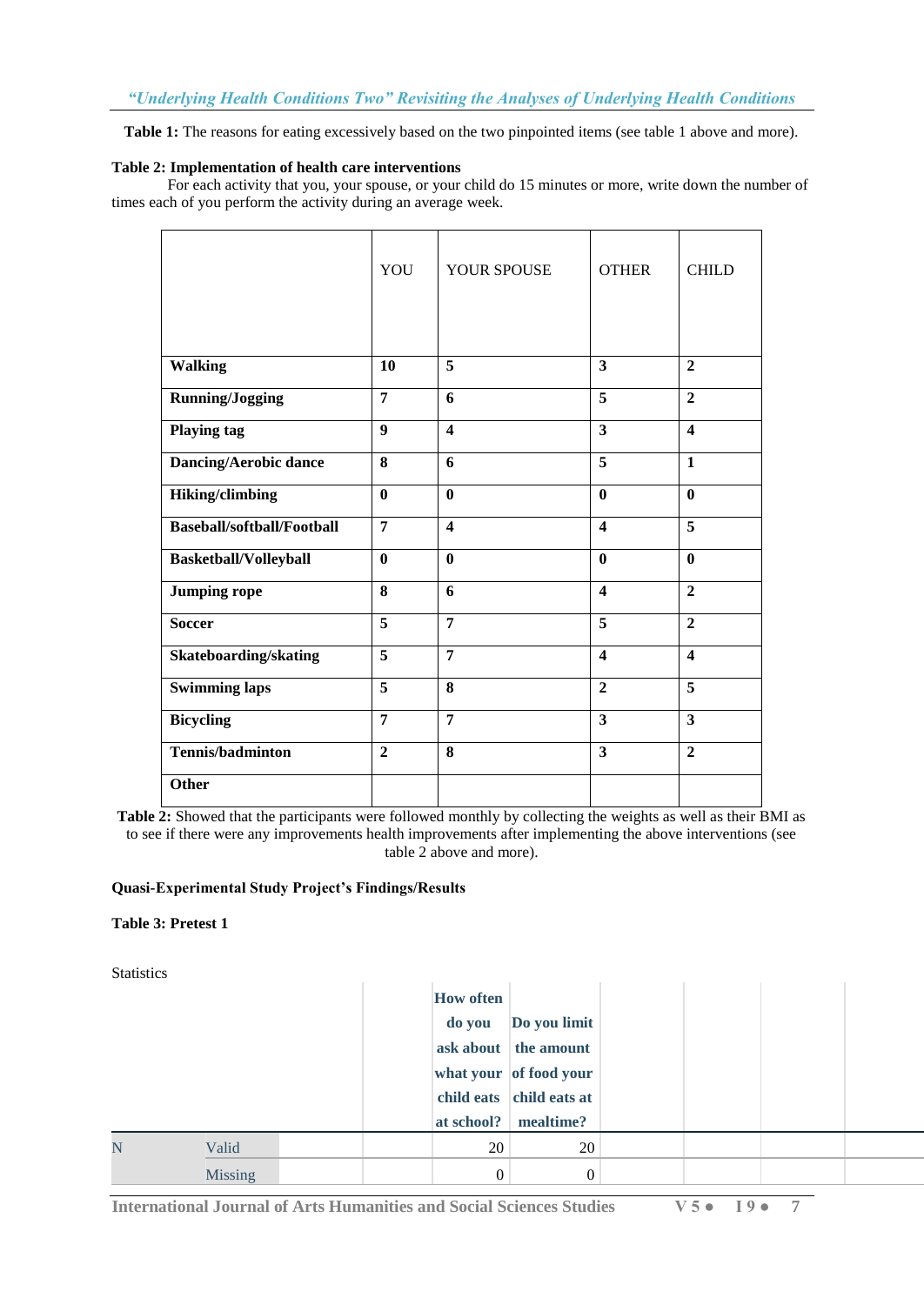| Mean                          | 3.3500            | 3.3000            |  |  |
|-------------------------------|-------------------|-------------------|--|--|
| Std. Error of Mean            | .29267            | .27242            |  |  |
| Median                        | 3.0000            | 3.0000            |  |  |
| Mode                          | 3.00 <sup>a</sup> | 2.00 <sup>a</sup> |  |  |
| <b>Std. Deviation</b>         | 1.30888           | 1.21828           |  |  |
| Variance                      | 1.713             | 1.484             |  |  |
| <b>Skewness</b>               | .051              | $-.062$           |  |  |
| <b>Std. Error of Skewness</b> | .512              | .512              |  |  |
| Kurtosis                      | $-1.274$          | $-1.017$          |  |  |
| <b>Std. Error of Kurtosis</b> | .992              | .992              |  |  |
| Range                         | 4.00              | 4.00              |  |  |
| Minimum                       | 1.00              | 1.00              |  |  |
| Maximum                       | 5.00              | 5.00              |  |  |
| Sum                           | 67.00             | 66.00             |  |  |

a. Multiple modes exist. The smallest value is shown

**Table 3:** Showed the ANOVA of pre-tests which was divided into 8 items as classified above due to the overwhelming data statistics generated by SPSS version 25. Table 1 analyzed the means, median; standard deviation, variances, Std. Error of skewness of .512, and 0 missing data of 20 participants (see Table 1 above).

|       |                |                |         |               | Cumulative |
|-------|----------------|----------------|---------|---------------|------------|
|       |                | Frequency      | Percent | Valid Percent | Percent    |
| Valid | <b>Never</b>   |                | 5.0     | 5.0           | 5.0        |
|       | occasionally   | 5              | 25.0    | 25.0          | 30.0       |
|       | Frequently     | 6              | 30.0    | 30.0          | 60.0       |
|       | <b>Usually</b> | $\overline{2}$ | 10.0    | 10.0          | 70.0       |
|       | Always         | 6              | 30.0    | 30.0          | 100.0      |
|       | Total          | 20             | 100.0   | 100.0         |            |

## **Table 4. How often do you ask about what your child eats at school?**

**Table 4:** Showed the cumulative frequency of 5 items such as Never, Occasionally, Frequently, Usually, and Always with no missing data of 100% Valid and Cumulative Frequencies.

## **Table 5. Do you limit the amount of food your child eats at mealtime?**

|       |                |           |         |                      | Cumulative |
|-------|----------------|-----------|---------|----------------------|------------|
|       |                | Frequency | Percent | <b>Valid Percent</b> | Percent    |
| Valid | <b>Never</b>   |           | 5.0     | 5.0                  | 5.0        |
|       | Occasionally   | 5         | 25.0    | 25.0                 | 30.0       |
|       | Frequently     | 5         | 25.0    | 25.0                 | 55.0       |
|       | <b>Usually</b> | 5         | 25.0    | 25.0                 | 80.0       |
|       | Always         | 4         | 20.0    | 20.0                 | 100.0      |
|       | Total          | 20        | 100.0   | 100.0                |            |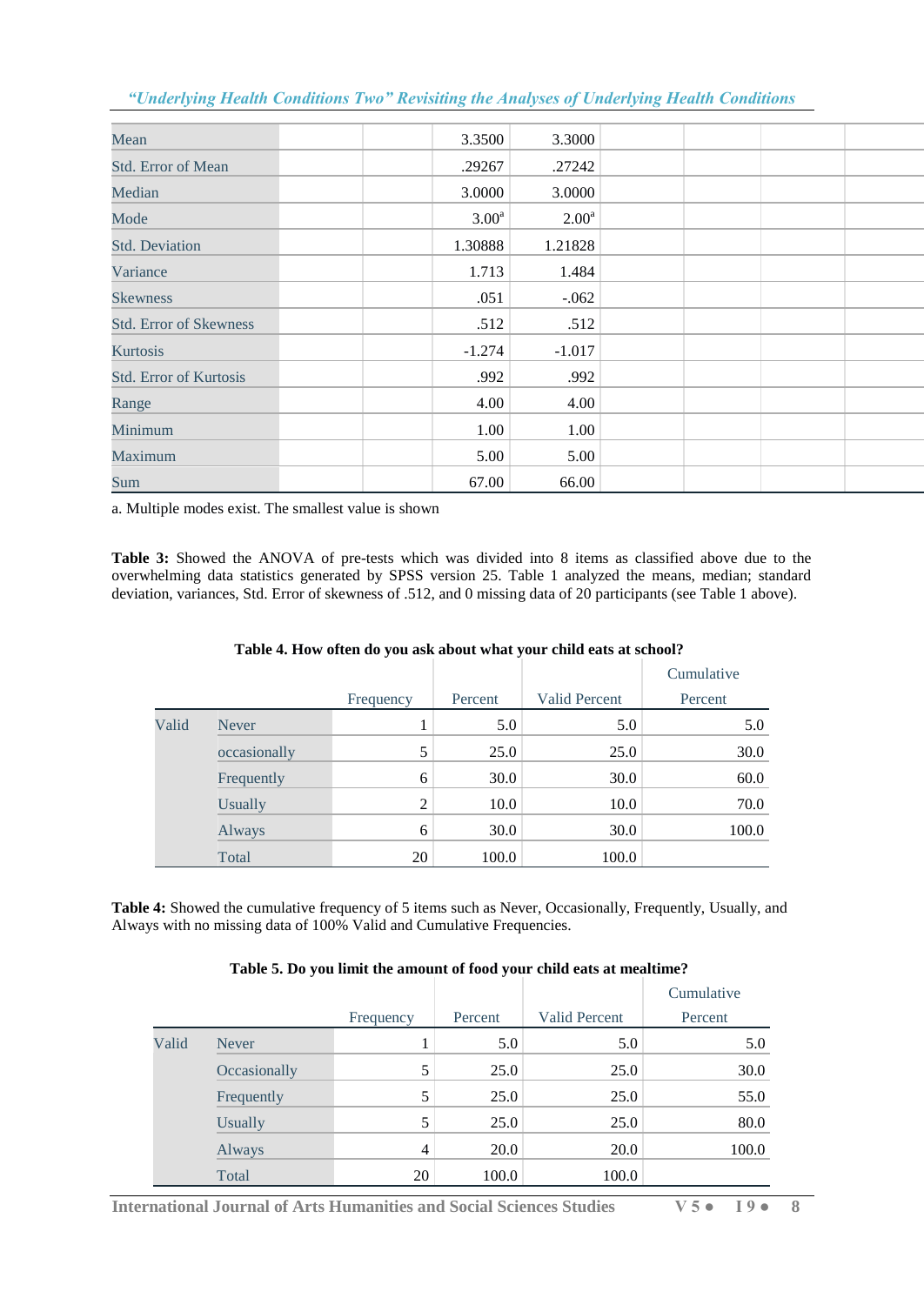**Table 5:** Showed the cumulative frequency of 5 items such as Never, Occasionally, Frequently, Usually, and Always; with no missing data of 100% Valid and Cumulative Frequencies.



## **Figure 1**. **How often do you ask about what your child eats at school?**



**Figure 2: Do you limit the amount of food your child eats at mealtime?**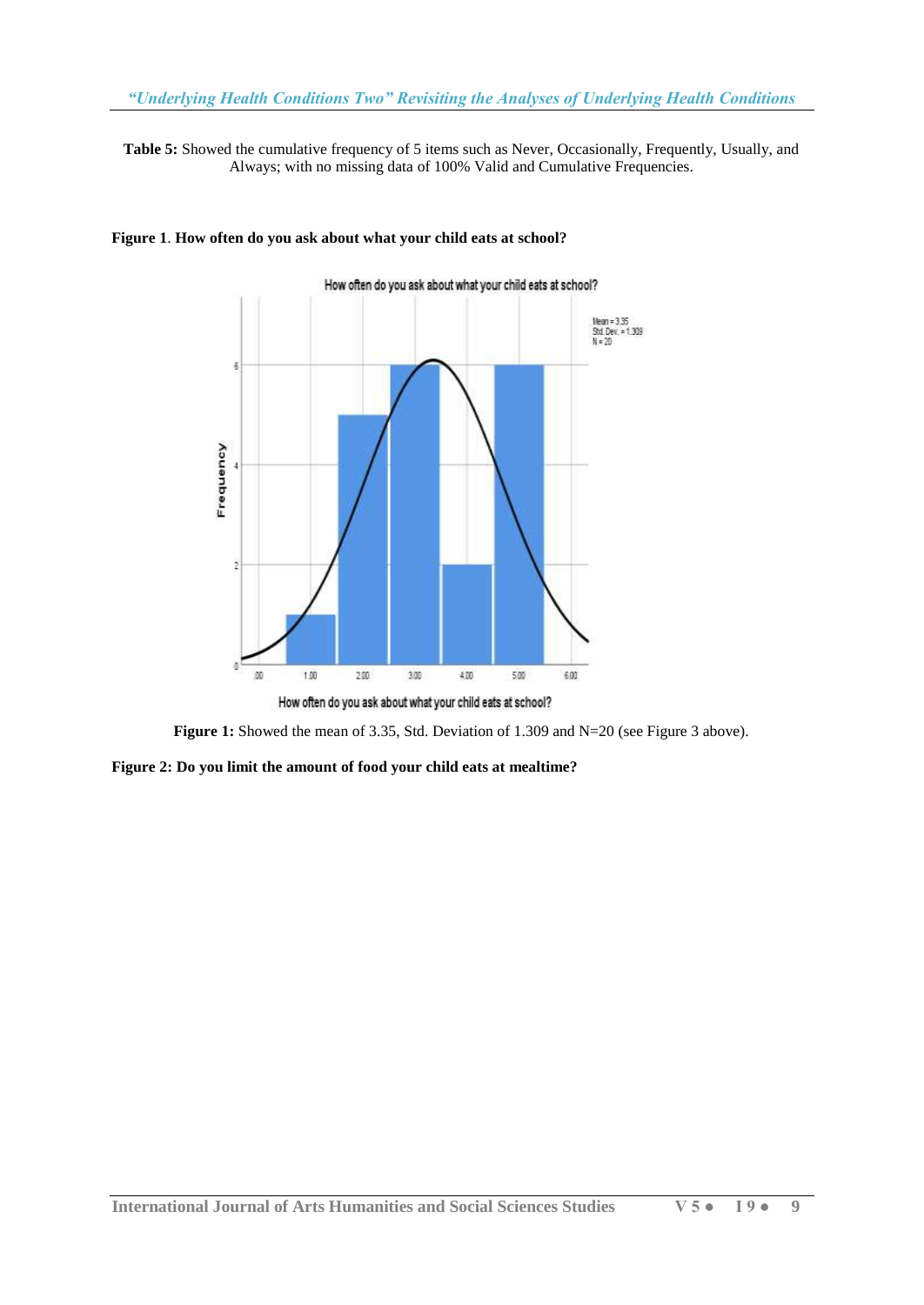



Figure 2 showed the cumulative frequency of 5 items such as Never, Occasionally, Frequently, Usually, and Always with no missing data of 100% Valid and Cumulative Frequencies (see Figure 4 above).



|                            |    |             |                       | <b>Std. Error</b> |
|----------------------------|----|-------------|-----------------------|-------------------|
|                            | N  | <b>Mean</b> | <b>Std. Deviation</b> | <b>Mean</b>       |
|                            |    |             |                       |                   |
|                            |    |             |                       |                   |
| How often do you ask about | 20 | 3.3500      | 1.30888               | .29267            |
| what your child eats at    |    |             |                       |                   |
| school?                    |    |             |                       |                   |
| Do you limit the amount of | 20 | 3.3000      | 1.21828               | .27242            |
| food your child eats at    |    |             |                       |                   |
| mealtime?                  |    |             |                       |                   |

**Table 6:** Showed the means of 3.4 and 3.3, with a standard deviation of 1.31 and 1.22 (see table 6 above for more).

## **Table 7. One-Sample Test**

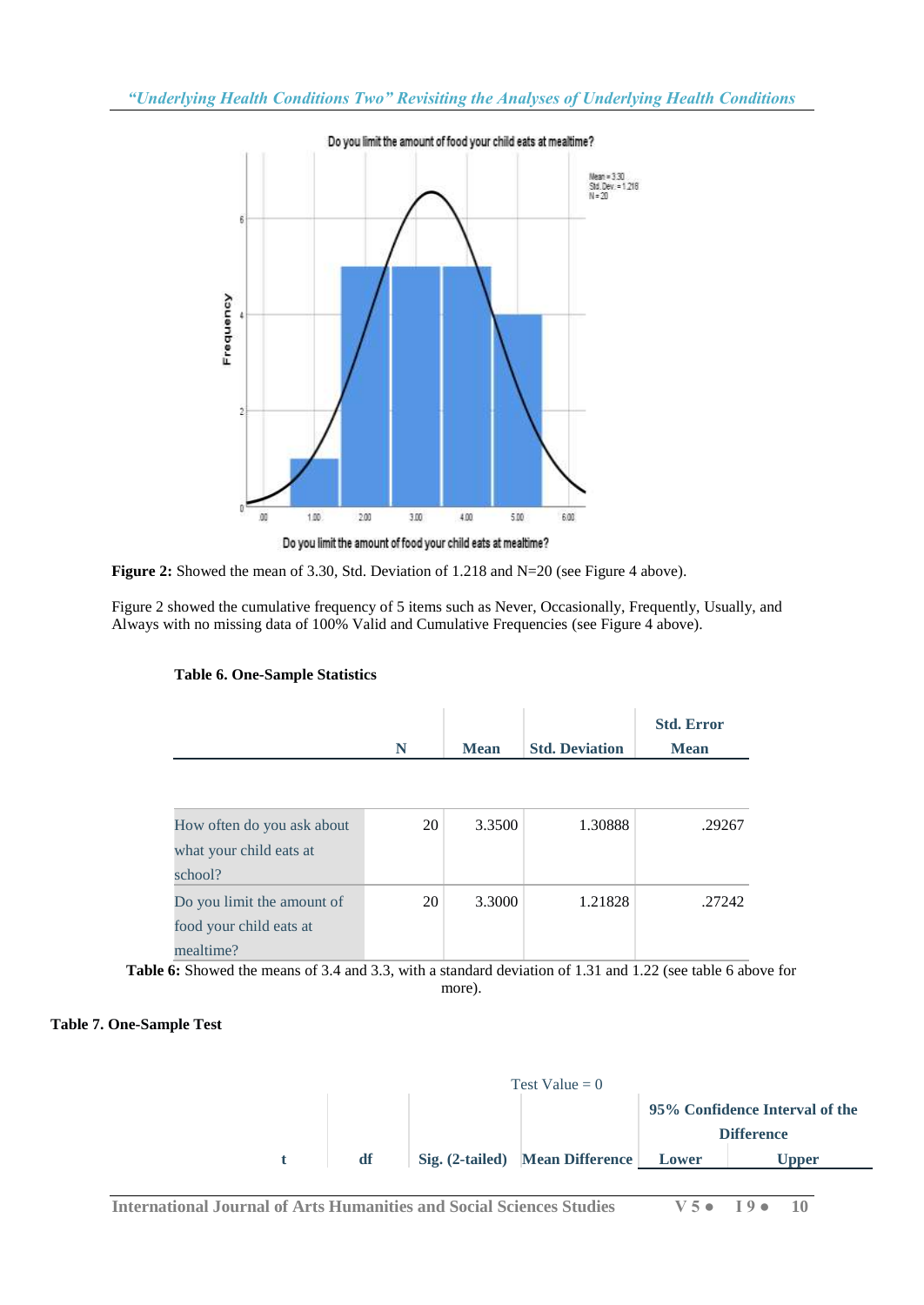| How often do you ask about | 11.446 | 19 | .000 | 3.35000 | 2.7374 3.9626 |  |
|----------------------------|--------|----|------|---------|---------------|--|
| what your child eats at    |        |    |      |         |               |  |
| school?                    |        |    |      |         |               |  |
| Do you limit the amount of | 12.114 | 19 | .000 | 3.30000 | 2.7298 3.8702 |  |
| food your child eats at    |        |    |      |         |               |  |
| mealtime?                  |        |    |      |         |               |  |

**Table 7:** Showed confidence interval of differences of 2.74 and 2.73 at the lower end and 3.97 and 3.90 at the upper end with .000 and .000 Sig. (2-tailed) (see table 7 above for more).

# **Table 8: Posttests 2**

## **Table 8: Reasons for eating excessively when in schools**

| <b>Always</b>                                                   | never | occasionally frequently usually |   |    |
|-----------------------------------------------------------------|-------|---------------------------------|---|----|
| How often do you ask about what your<br>child eats at school?   |       |                                 |   | 20 |
| Do you limit the amount of food your<br>child eats at mealtime? |       |                                 | n | 20 |

**Table 8:** showed the scorecard's responses of children eating habit when in school (see table 8 above for more).

## **Table 9: Posttests Statistics 2**

|                       |                               | <b>How often</b><br>do you ask<br>about what<br>your child<br>eats at<br>school? | Do you<br>limit the<br>amount of<br>food your<br>child eats<br>at<br>mealtime? |  |  |
|-----------------------|-------------------------------|----------------------------------------------------------------------------------|--------------------------------------------------------------------------------|--|--|
| N                     | Valid                         | 20                                                                               | 20                                                                             |  |  |
|                       | <b>Missing</b>                | $\boldsymbol{0}$                                                                 | $\boldsymbol{0}$                                                               |  |  |
| Mean                  |                               | 3.5000                                                                           | 2.4500                                                                         |  |  |
|                       | Std. Error of Mean            | .25649                                                                           | .24575                                                                         |  |  |
| Median                |                               | $3.5833^{a}$                                                                     | $2.4545^{\rm a}$                                                               |  |  |
| Mode                  |                               | 4.00                                                                             | 3.00                                                                           |  |  |
| <b>Std. Deviation</b> |                               | 1.14708                                                                          | 1.09904                                                                        |  |  |
| Variance              |                               | 1.316                                                                            | 1.208                                                                          |  |  |
| <b>Skewness</b>       |                               | $-.465$                                                                          | .009                                                                           |  |  |
|                       | <b>Std. Error of Skewness</b> | .512                                                                             | .512                                                                           |  |  |
| Kurtosis              |                               | $-.399$                                                                          | $-1.264$                                                                       |  |  |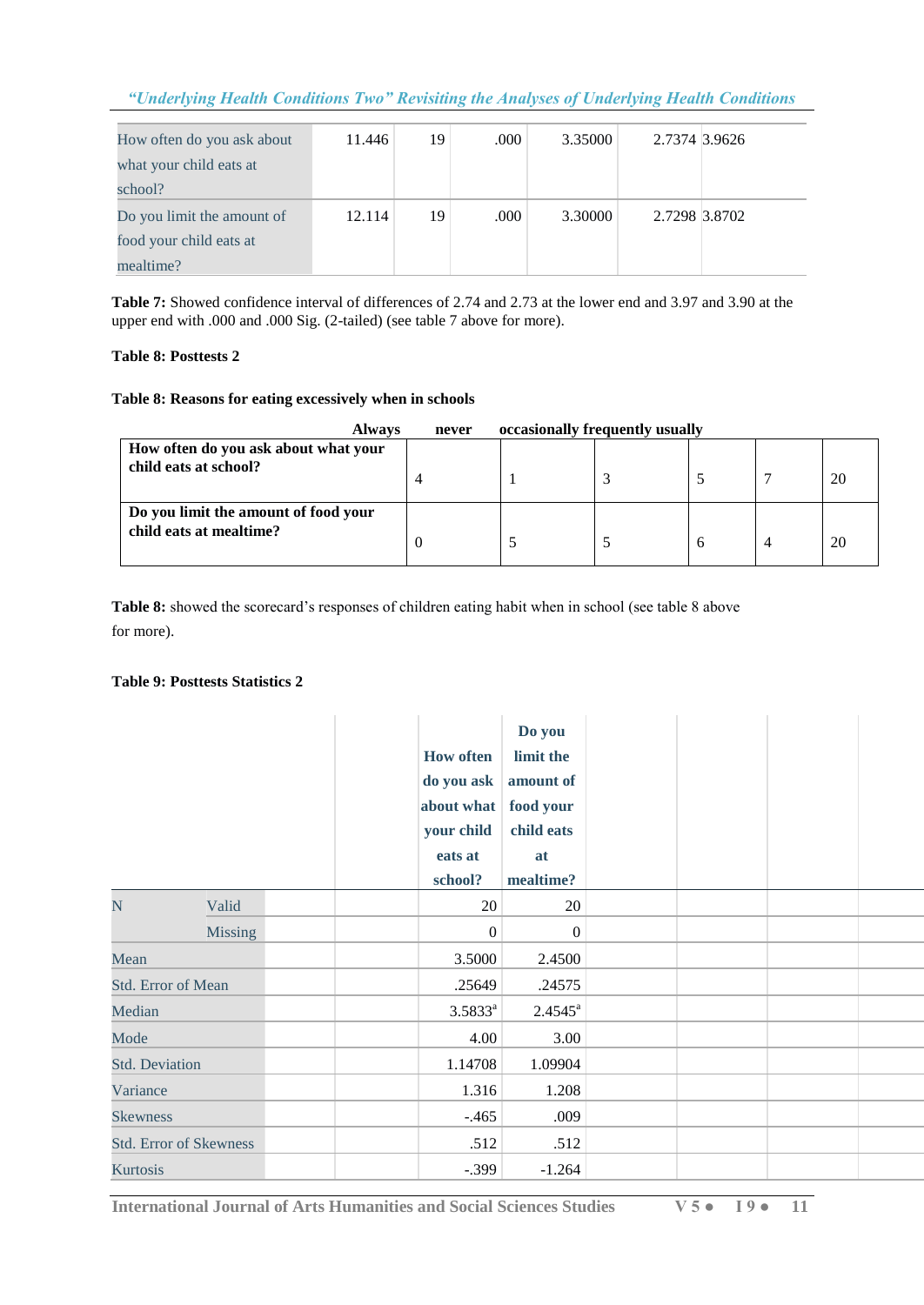| "Underlying Health Conditions Two" Revisiting the Analyses of Underlying Health Conditions |  |  |  |
|--------------------------------------------------------------------------------------------|--|--|--|
|                                                                                            |  |  |  |

| <b>Std. Error of Kurtosis</b> | .992              | .992 |  |
|-------------------------------|-------------------|------|--|
| Range                         | 4.00              | 3.00 |  |
| Minimum                       | 1.00 <sup>1</sup> | 1.00 |  |
| Maximum                       | 5.00              | 4.00 |  |

a. Calculated from grouped data.

b. Multiple modes exist. The smallest value is shown

**Table 9:** Showed the ANOVA of Post-tests 1 which was divided into 8 items as classified above due to the overwhelming data statistics generated by SPSS version 25. Table 20 analyzed the means, median; standard deviation, variances, Std. Error of skewness of .512, and 0 missing data of 20 participants; however, there were significant differences between item 8 of the Pre-Tests and Post-Tests (see Table 9 above for more).

|  |  | Table 10. How often do you ask about what your child eats at school? |
|--|--|----------------------------------------------------------------------|
|  |  |                                                                      |

|       |                |           |         |                      | Cumulative |
|-------|----------------|-----------|---------|----------------------|------------|
|       |                | Frequency | Percent | <b>Valid Percent</b> | Percent    |
| Valid | <b>Never</b>   |           | 5.0     | 5.0                  | 5.0        |
|       | occasionally   | 3         | 15.0    | 15.0                 | 20.0       |
|       | Frequently     | 5         | 25.0    | 25.0                 | 45.0       |
|       | <b>Usually</b> | 7         | 35.0    | 35.0                 | 80.0       |
|       | Always         | 4         | 20.0    | 20.0                 | 100.0      |
|       | Total          | 20        | 100.0   | 100.0                |            |

**Table 10:** Showed the cumulative frequency of 5 items such as Never, Occasionally, Frequently, Usually, and Always with no missing data of 100% Valid and Cumulative Frequencies.

#### **Table 11: Do you limit the amount of food your child eats at mealtime?**

|       |                |           |         |                      | Cumulative |
|-------|----------------|-----------|---------|----------------------|------------|
|       |                | Frequency | Percent | <b>Valid Percent</b> | Percent    |
| Valid | Never          |           | 25.0    | 25.0                 | 25.0       |
|       | Occasionally   |           | 25.0    | 25.0                 | 50.0       |
|       | Frequently     | 6         | 30.0    | 30.0                 | 80.0       |
|       | <b>Usually</b> | 4         | 20.0    | <b>20.0</b>          | 100.0      |
|       | Total          | 20        | 100.0   | 100.0                |            |

**Table 11:** Showed the cumulative frequency of 4 items such as Never, Occasionally, Frequently, Usually, and Always with no missing data of 100% Valid and Cumulative Frequencies.

# **Figure 3: How often do you ask about what your child eats at school?**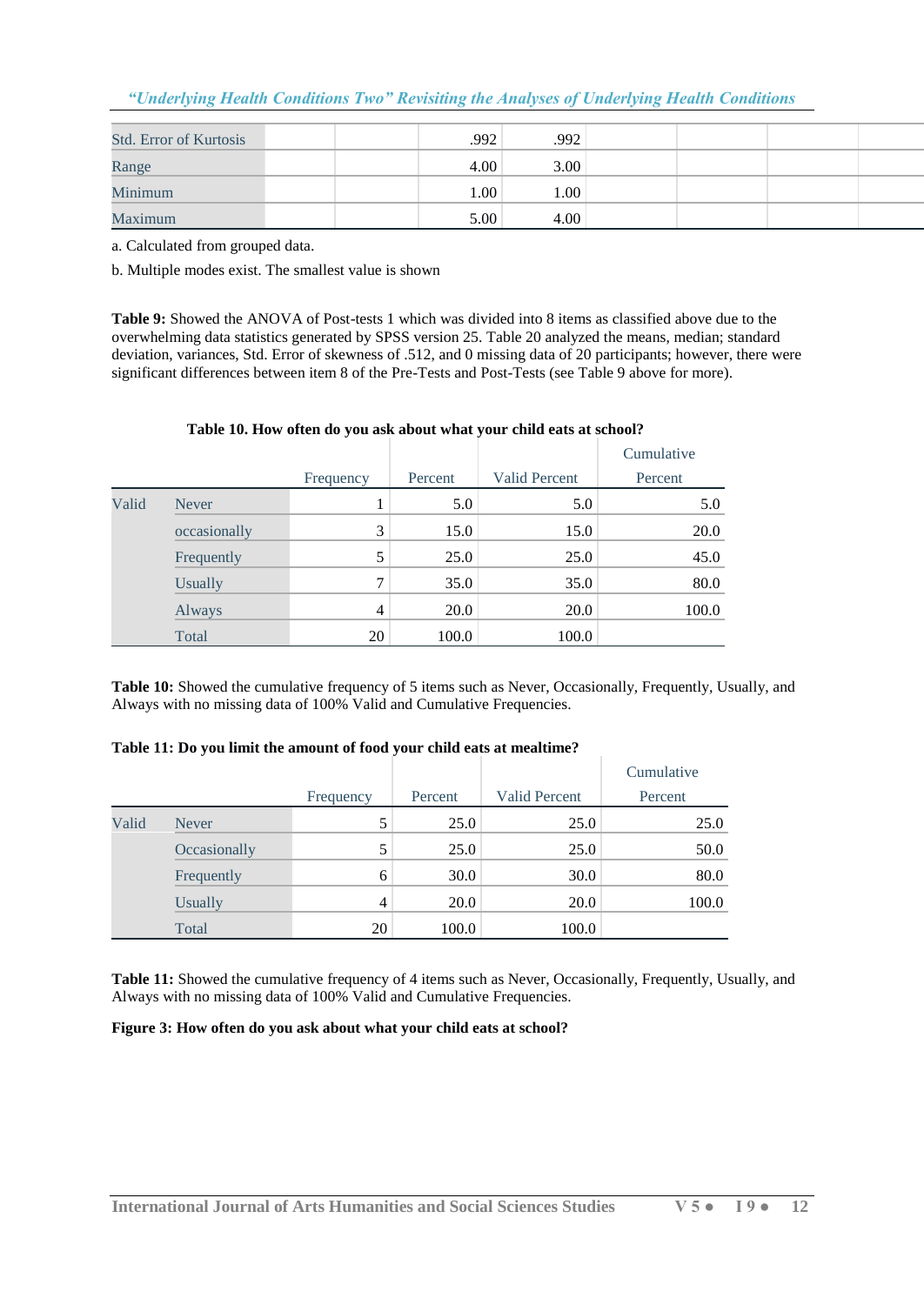

Figure 3: Showed the mean of 3.50, Std. Deviation of 1.15 and N=20 (see Figure 3 above for more).







**Figure 4:** Showed the mean of 2.45, Std. Deviation of 1.9 and N=20 (see Figure 19 above for more).

| <b>Table 12: One-Sample Statistics</b> |   |             |                       |
|----------------------------------------|---|-------------|-----------------------|
|                                        | N | <b>Mean</b> | <b>Std. Deviation</b> |
|                                        |   |             |                       |

| How often do you ask about | 20 | 3.5000 | 1.14708 | .25649 |
|----------------------------|----|--------|---------|--------|
| what your child eats at    |    |        |         |        |
| school?                    |    |        |         |        |

**Std. Error Mean**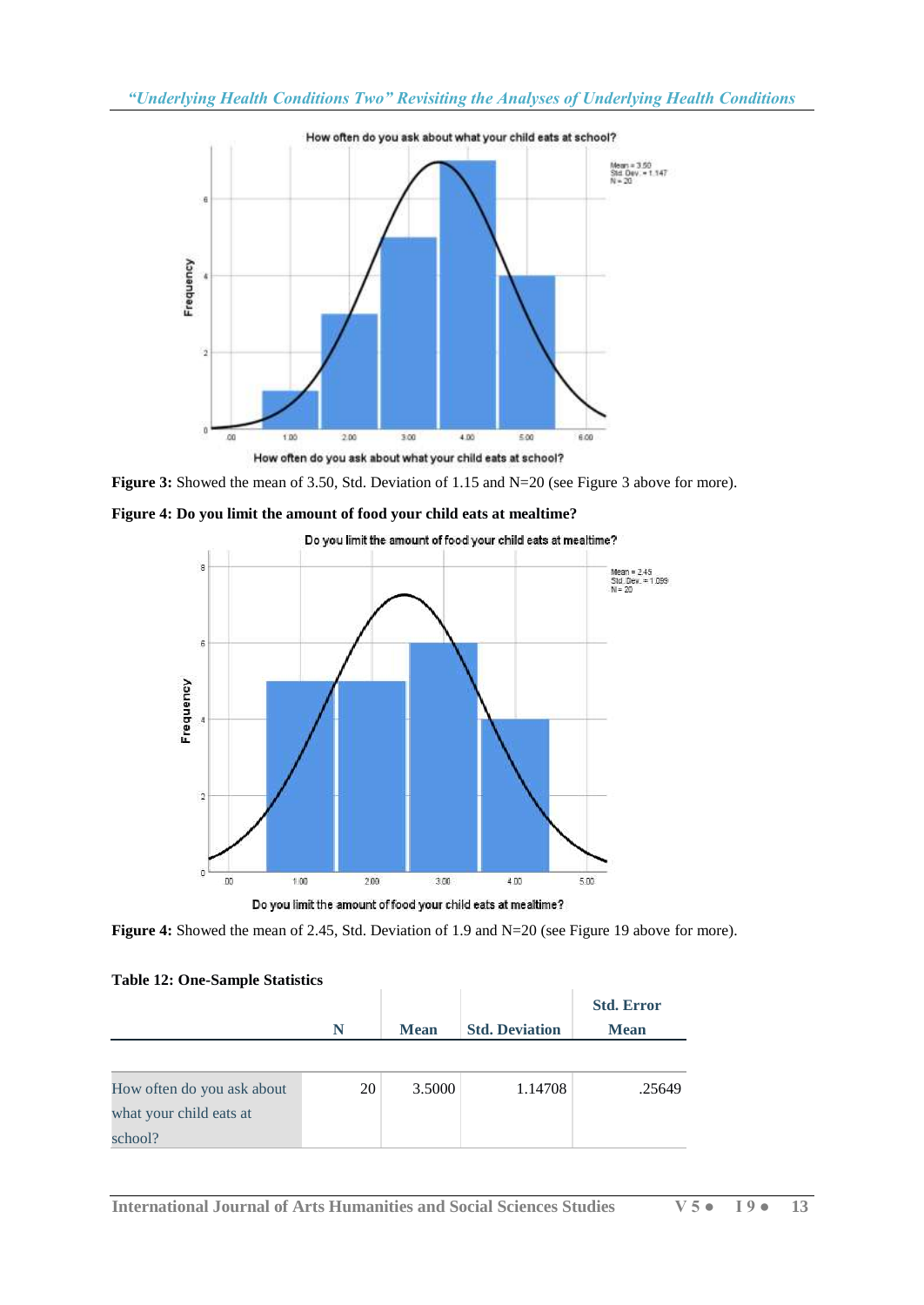| Do you limit the amount of | 20 | 2.4500 | 1.09904 | .24575 |
|----------------------------|----|--------|---------|--------|
| food your child eats at    |    |        |         |        |
| mealtime?                  |    |        |         |        |

**Table 12:** Showed the means of 3.5 and 2.5 and with a standard deviation of 1.15 and 1.1 (see table 12 above for more).

## **Table 13: One-Sample Test**

| Test Value = $0$           |        |                   |                   |                                |                   |               |  |  |
|----------------------------|--------|-------------------|-------------------|--------------------------------|-------------------|---------------|--|--|
|                            |        |                   |                   | 95% Confidence Interval of the |                   |               |  |  |
|                            |        |                   | <b>Mean</b>       |                                | <b>Difference</b> |               |  |  |
| t                          | df     | $Sig. (2-tailed)$ | <b>Difference</b> | Lower                          |                   | <b>Upper</b>  |  |  |
|                            |        |                   |                   |                                |                   |               |  |  |
| How often do you ask about | 13.646 | 19                | .000              | 3.50000                        |                   | 2.9632 4.0368 |  |  |
| what your child eats at    |        |                   |                   |                                |                   |               |  |  |
| school?                    |        |                   |                   |                                |                   |               |  |  |
| Do you limit the amount of | 9.969  | 19                | .000              | 2.45000                        |                   | 1.9356 2.9644 |  |  |
| food your child eats at    |        |                   |                   |                                |                   |               |  |  |
| mealtime?                  |        |                   |                   |                                |                   |               |  |  |

**Table 13:** Showed a One Sample Test Sig (2 tailed) test with Internal Confidence Differences with SPSS version 25 set at 95% or 0.05 as to measure the statistical differences. From items 3 and 4 there were no significant differences of .000 and .000 ...from items 3 and 4 between dependent and independent variables. As such, the project accepted the Alternative Hypotheses that there were relationships between parents/children inactivity, food intakes when in schools, and BMI and weight gain in 4 weeks in six months. The project rejected the Null Hypotheses that there were no relationships between parents/children's activities, food intakes and BMI as well as weight gain (see table 13 & 4 figures above for more).

## **IX. Interpretations of the Results/Findings of the Study**

Based on the overwhelming data generated through the comprehensive analyses of the pretests versus posttests, the first five top tables and first five figures were interpreted as to answer this quasi experimental quantitative research study. However, since the ANOVA of table 1 was already analyzed, table was not part of the data interpretation of the study's findings and results. The study found in **pretests** that 6 our 20 participants or 30% claimed that they always eat at school, 1 out of 20 5%, said they never, 6 out of 20 30% said they occasionally, 5 out of 20 25% said they frequently eat in school, and 2 out of 20 or 10% said they usually eat when in school. At the same time 4 out 20 or 20% claimed their food to eat in school were never limited, 1 out 20 or 5% claimed that they food in school were never limited, 5 out of 20 or 25% claimed that their food during mealtime when in school were occasionally, frequently, and usually. Based on the pretests results and findings, the study found that about 17 out of 20 or 85% children claimed that their parents asked them what they actually eat in school at always, never, occasionally, and frequently. The study found that there were statistical significant differences between pretests and posttests after the project's interventions were implemented.

On a contrary hand, the study found in **posttests** that 4 our 20 participants or 20% claimed that their parents always asked them what they ate in school, 1 out of 20 or 0.05% said never, 3 out of 20 or 15% claimed occasionally, while 5 out of 20 or 25% and 7 out of 20 or 35% claimed frequently and usually. At the same time 0 out of 20 or 0% claimed that their parents don't limit the amount of food they ate at meantime when in school. At the same time 5 out of 20 or out 25% claimed never, and occasionally, and 6 out 20 or 30% claimed frequently, and 4 out of 20% claimed usually (see table 8 for more data). The study found there were statistical significant differences between **pretests and posttests** as shown in tables 1 to 8 and figures 1 to 4 in the above.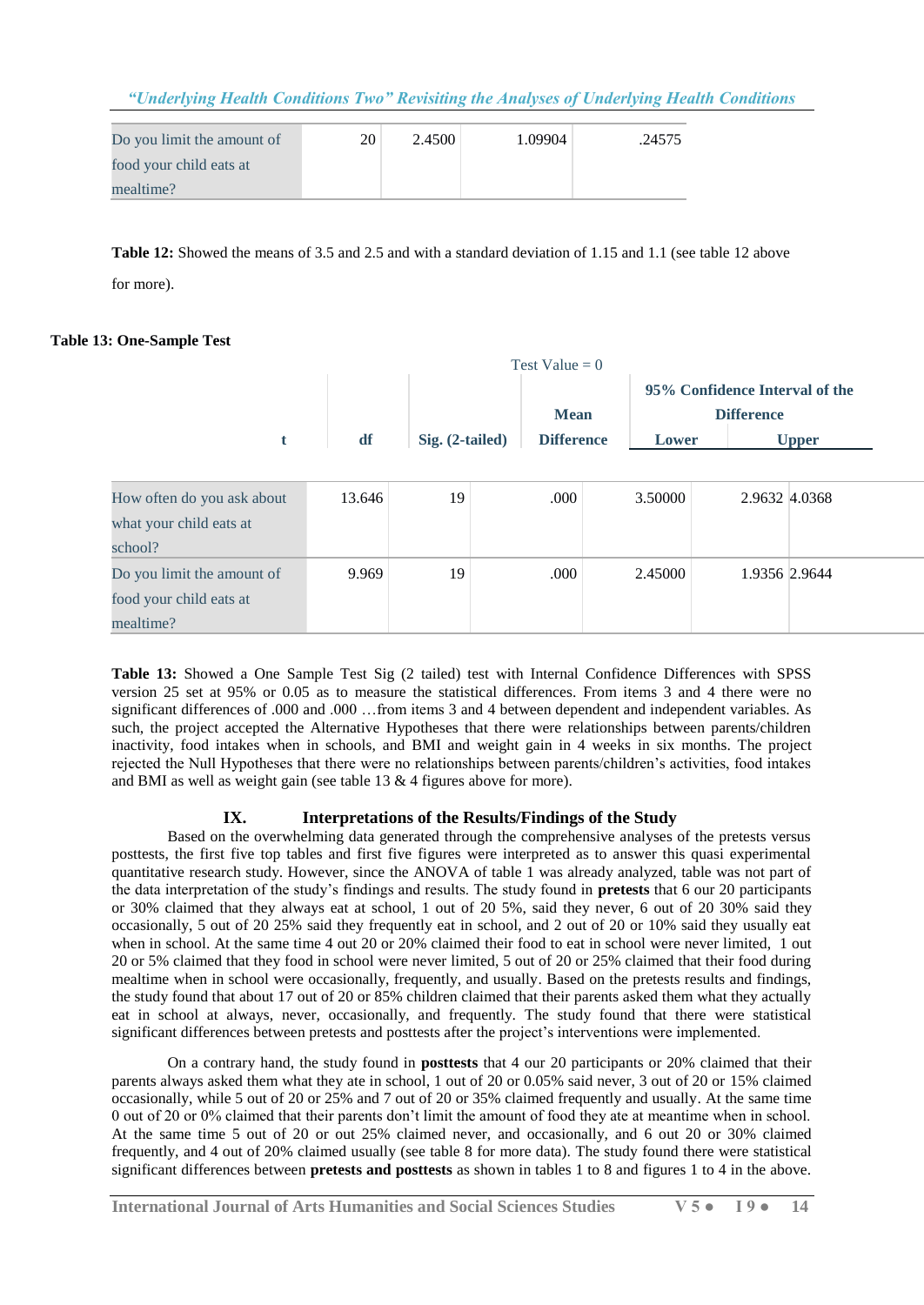The study also found moderate parental involvements with their children health wellbeing by showing more concerns about what type of food and how much they ate when in school. The study also found that there were significant improvements in the parents' involvements in their children physical exercises based on the result/s of the scorecards.

#### **X. Interpretations of Findings/Results from 15 Minutes or More Physical Activities Scorecards**

As stipulated by Kisavi-Atatah et al. (2020), the participated completed 15 minutes or physical activities scorecards as followed;

After completing the project's intervention, the participants submitted their scorecards in their individual, family, and other's collective 15 minutes or more physical activities that they participated in the past 4 weeks in six months as indicated in Appendices 1 below. The data statistics from the scorecards showed that 11 out of 20 or 55% walked alone; while 4 out of 20 or 20% walked with their spouses, 0 out of 20 or 0% with others, and 5 out of 20 or 25% walked with their children. As for running/jogging 6 out of 20 or 30% walked alone, 5 out of 20 or 25% with their spouses, 3 out of 20 or 15% with others, and 6 out of 20 or 30% with their children. More interestingly, as for playing tag, the project found that 6 out 20 or 30% with their children, same as in dancing/aerobic dance, 30% with their children in basketball/softball/football with children and 30% in jumping rope.

Furthermore, 7 out of 20 or 35% played soccer with their children, 4 out of 20 or 20% in skateboard/skating and in tennis/badminton. These improvements remain consistent in swimming laps at 25% with their children and so in bicycling (see Appendices 1 below). The above data statistics indicate that there was a significant improvement in parents and children physical activities. However, **it should be noted that the ending BMI was not measured due to the short-term of the intervention process.** In fact, the visible changes of BMI take time to materialize; and 4 weeks for six months was not enough. Conclusively, it should also be noted that these overrides and concerns were strongly suggested in the suggestion and recommendations' section of this project; as to get a more comprehensive applicable outcomes about BMI implications due to relationships between inactivity and food intakes among children's weight issues. In fact, it should be noted that there were significant relationships at .000 and .000 or 100% between the dependent and independent variables in this study. (pp. 89- 90 for more)

# **XI. Answers to PICOT Project Study's Research Questions**

As stipulated by Kisavi-Atatah et al. (2020), as to provide PICOT Project Study's Research Questions Answers as followed;

The picot question has been presented as: "Among parents of obese or overweight children or adolescent from 6 to 18-year-old in a primary care pediatric setting (P), how does the implementation of a multidisciplinary pediatric obesity educational program (I) versus no pediatric obesity educational program (C) impact the dietary habits (O) over a period 4 weeks in six months  $(T)$ ?"

As to answer the PICOT project study's question as pinpointed above and below;

 $P$  - Population/ Patient = how does the implementation of a multidisciplinary pediatric obesity educational program

- I Intervention/ Indicator = versus no pediatric obesity educational program
- $C$  Comparator/control = no pediatric obesity educational program
- $O Outcome$  = impact the dietary habits
- $T Time = over a period of 4 weeks in six months.$

The conclusion and discussion and the interpretations of the project study's findings/results shed some fundamental lights and provided the investigative answers about the project's study investigations (please, see interpretations of findings/results of pretests and posttests, scorecards' findings/results, and conclusion and discussion). (pp. 89-90 for more)

## **XII. Implications of the Study**

The implications of the study remained the same as stipulated by Kisavi-Atatah et al. (2020) that;

This project showed several significance and implications to participants, researcher/s, healthcare practitioners and others in several ways.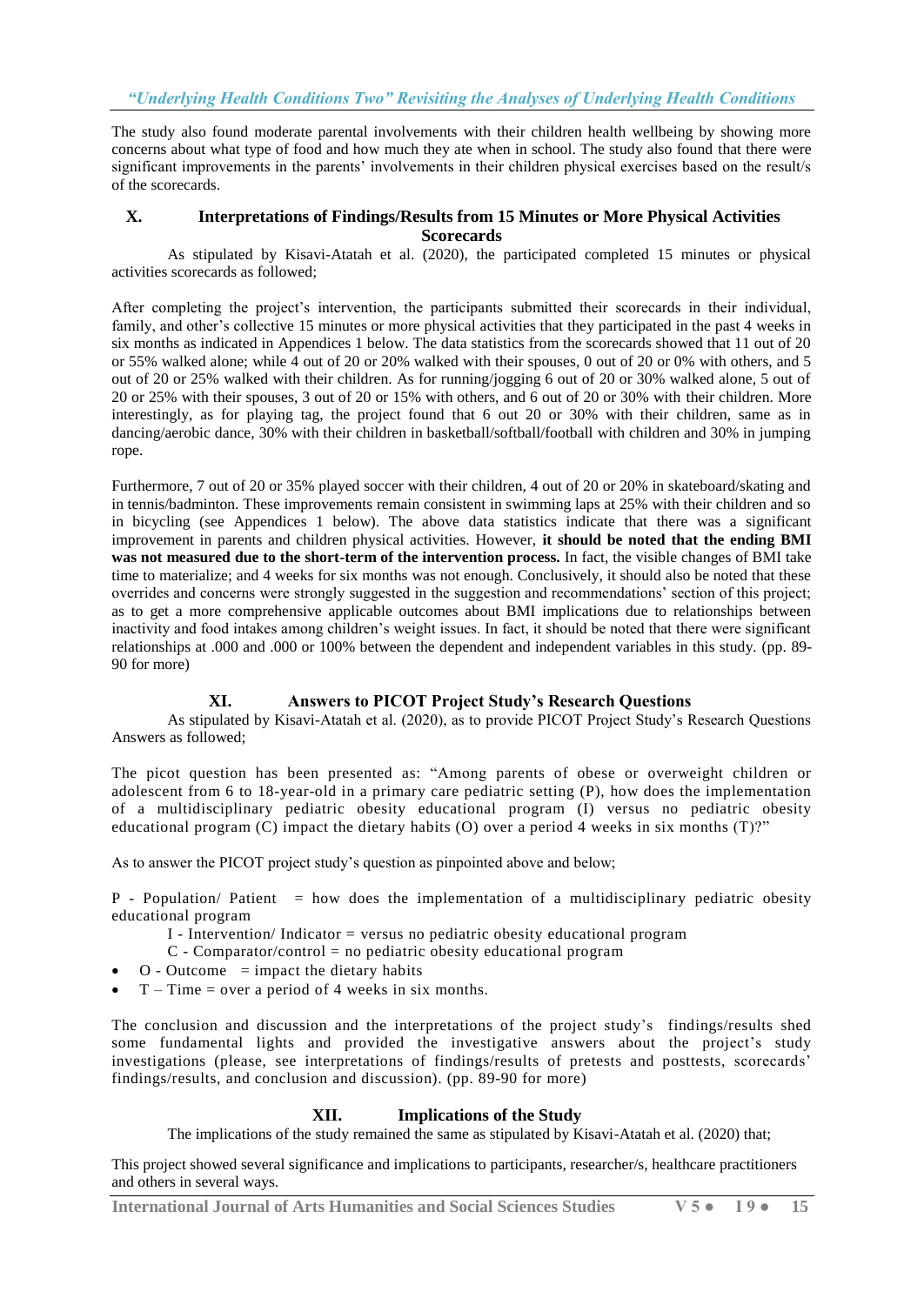- First, the findings/results of this project should assist multidiscipline health care practitioners about the proper and possibly the most effective ways to manage children's weight and BMI generally.
- Secondly, this project's findings/results should shed some lights to the parents about the importance of their (parents') involvements in their children's overall healthcare activities outcomes.
- Third, the parents should know that their involvements should be holistic and not sometimes or occasionally.
- Fourth, the parents should be able to identify the important items in the activities' intervention survey instrument/s that could lead to better, progressive, continuous, and possibly the most positive outcomes.
- Significantly, the parents should know that their involvements do not start and end at home alone; but, in schools, food intakes, physical activities, mental activities, psychological activities, other related activities, and overwhelming parental involvements in their children's healthcare wellbeing.
- Finally, these findings/results of this project should assist health care practitioners about how to effectively, efficiently, and even proficiently positively manage issues associated with children's weight and BMI in general.

This project's findings/results summed that if the above pinpointed significance/implications are carefully implemented, the issues associated with children's weight and BMI implications and complications should be systematically or even symmetrically eliminated with time (See Kisavi-Atatah et al., pp. 90-92).

# **XIII. Limitation of the Project's Study**

This project showed several limitations which are pinpointed below.

- First, this project was conducted and concluded as a quasi-experimental quantitative research study which lacks randomization of participants' selections and activities.
- Quasi-experimental quantitative research studies operate on limited randomization which leads to the inability for findings/results generalization.
- This project was conducted as a singular case study based on the location of the project; as well as the originalities of the collections of the participants data statistics of the study.
- Case study poses yet another limitation due to its inability to be generalized outside the case study's location.
- This study was conducted by primary researcher who worked in the location, knew the multidiscipline team/s, and may know the participants personally, interpersonally, and professionally. These relationships may pose biases on the part of the research team/s in general.
- Furthermore, the scorecards results were self-reported which posed some issues of research validities and reliabilities for the results and findings.
- Finally, the scope of this study is limited due to the size of the participants; which yet poses another limitation for overwhelming generalization outside the scope.

## **XIV. Significance or Implications**

This project showed several significance and implications to participants, researcher/s, healthcare practitioners and others in several ways.

- First, the findings/results of this project should assist multidiscipline health care practitioners about the proper and possibly the most effective ways to manage children's weight and BMI generally.
- Secondly, this project's findings/results should shed some lights to the parents about the importance of their (parents') involvements in their children's overall healthcare activities outcomes.
- Third, the parents should know that their involvements should be holistic and not sometimes or occasionally.
- Fourth, the parents should be able to identify the important items in the activities' intervention survey instrument/s that could lead to better, progressive, continuous, and possibly the most positive outcomes.
- Significantly, the parents should know that their involvements do not start and end at home alone; but, in schools, food intakes, physical activities, mental activities, psychological activities, other related activities, and overwhelming parental involvements in their children's healthcare wellbeing.
- Finally, these findings/results of this project should assist health care practitioners about how to effectively, efficiently, and even proficiently positively manage issues associated with children's weight and BMI in general.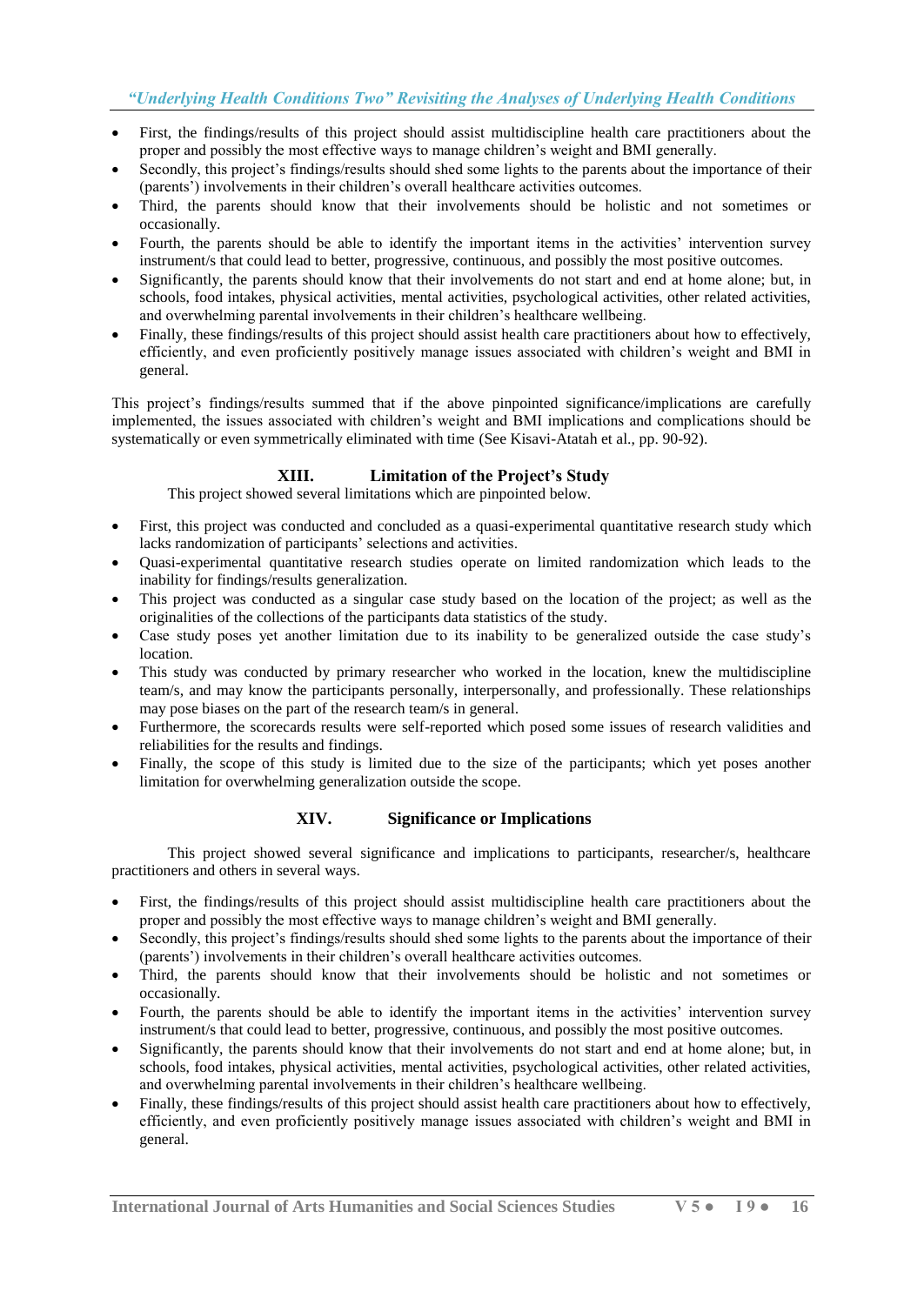This project's findings/results summed that if the above pinpointed significance/implications are carefully implemented, the issues associated with children's weight and BMI implications and complications should be systematically or even symmetrically eliminated with time (See Kisavi-Atatah et al., pp. 91-92).

## **XV. Conclusion and Discussion**

.

As concluded by Kisavi-Atatah et al. (2020), as to understand the conclusion and discussion of this project, it is fair to note the primary purpose of the study. The project was to investigate if the adaptation of multidisciplinary approach would improve obesity and overweight management outcomes when compared to care provided solely by a primary care provider. This approach was based on a need to present a more efficient management approach that would guarantee the best outcomes. This need was galvanized by the fact that obesity and overweight conditions as a source of concern within the healthcare industry affecting emotional, social and physical health wellbeing. This project found that involvements of multidisciplinary was more effective in the improvements of obesity and overweight management outcomes when compared to care provided solely by a primary care provider.

The study noted and summed that the involvements of the parents of their children's activities and food intakes showed a more significant outcomes in the management of weight and BMI levels. The study also concludes that there were overwhelming significant statistical differences in all areas especially in the visual pinpointed tables and figures in the importance and the effects of intervention in children's weight and BMI controllable management. As such, the study concludes that involving parents in their children's activities such as physical activities, discussions about the importance of food intakes at home, stress issues, isolations at home and schools, and other places, are fundamentally significant across the board. The data statistics children's/parents' physical activities indicate that there was a significant improvement in parents and children physical activities in the past 4 weeks. However, it should be noted that the ending BMI was not measured due to the short-term of the intervention implementation as sown in Appendix 1.

Above all, parents were advised that by demonstrating the effective, efficient, and proficient ways to achieve these pinpointed outcomes, due to parental holistic involvements in their children's activities is holistically more fundamental in achieving some positive social changes in managing children's weight and BMI physically, socially, mentally, physiologically and psychologically wellbeing in the final analyses. In conclusion, from a public health care policy standpoint, and even from a public policy standpoint, this project should unequivocally assist health care multidiscipline, the most accurate, effective, efficient, and proficient ways in addressing managing weight and IBM issues among children in general. Since the recent pandemic we currently faced in the US, evidence upon evidence have shown the underlying health conditions such as overweight, BMI, high blood sugar level A1C, in activities are corresponding critical factors in killing minorities whenever they are infested with **CORONAVIRUS also known as COVID-19.** This study shed some lights about how to effectively, efficiently, and proficiently control these underlying poor health conditions as to make majority of minorities who participated in this study healthier than ever; in the future to come. Hopefully, this study will possibly make some pinpointed participants new acquired eating and exercises' habits engagements as a part of their new **Healthy 2020 lifestyle.**

## **XVI. Recommendations (Maintaining/Sustaining the Change)**

This project recommends the followings as to be able to maintain and sustain the noted changes based on its findings/results.

- An experimental research study needs to be conducted instead of quasi-experimental research study which poses limitations due its inability to apply its findings/results in other settings.
- Multiple case studies need to be conducted instead of singular case study based on its limited data originalities.
- Collective collaborations between physicians and multidiscipline healthcare practitioners need to be united on how to proactively address some of the resolvable issues associated with children's weight and BMI management applications.
- The study recommends that a longer time study should be conducted; as to identify how long and how sustainable the parents and the children are committed the process.
- This study recommends that future studies should limit their items of analysis to not more than 3 to 5 items per a project as to reduce data outputs' overruns. And finally,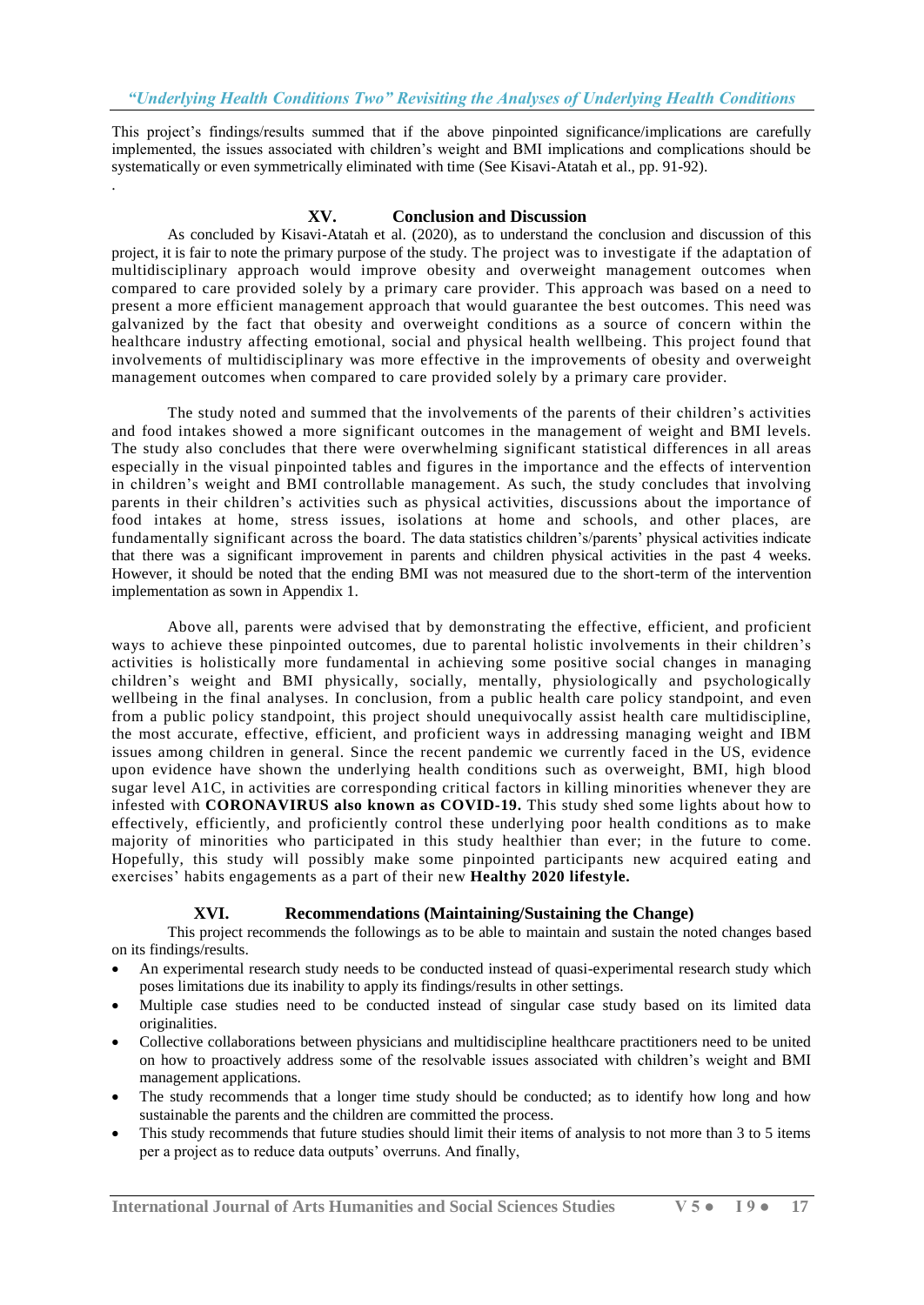The researcher and possibly other researchers should make some of the data available to other health care practitioners for findings/results implementations.

In summary, the project concludes that the above itemized recommendations should be able to maintain and possibly sustain some positive social changes for some long time to come; for all majorities of minorities' children in Southwest Houston, Texas and possibly beyond (see Kisavi-Atatah et al., (pp. 92-94 for more).

## **XVII. ACKNOWLEDGEMENTS**

Once again, as previously stipulated in Kisavi-Atatah et al. (2020), we want to use this opportunity to thank all the scholars for their contributions in completing this complex and complicated social scientific research study which underscored underlying health conditions in the US which are detrimental to minorities in general when dealing with CORONAVIRUS or COVID-19. We want to specifically thank the "**Confidential Clinic**" in Southwest Houston, Texas for allowing us to use their facility in completing this critical children/parents' related project's research study.

## **XVIII. CONFLICT OF INTERESTS**

Once again, as previously stipulated in Kisavi-Atatah et al. (2020), we share no conflict of interests in this study because it was self-supported and funded.

#### **References**

- [1]. American Heart Association. (2017). *Overweight in children*. Retrieved from [http://www.heart.org/HEARTORG/HealthyLiving/HealthyKids/ChildhoodObesity/Overwe in-](http://www.heart.org/HEARTORG/HealthyLiving/HealthyKids/ChildhoodObesity/Overwe%20in-Children_UCM_304054_Article.jsp)[Children\\_UCM\\_304054\\_Article.jsp](http://www.heart.org/HEARTORG/HealthyLiving/HealthyKids/ChildhoodObesity/Overwe%20in-Children_UCM_304054_Article.jsp)
- [2]. Birch, L., Fisher, J., Grimm-Thomas, K., Markey, C., Sawyer, R. and Johnson, S. (2018). *Confirmatory factor analysis of the Child Feeding Questionnaire: a measure of parental attitudes, beliefs and practices about child feeding and obesity proneness*.
- [3]. Bonnie J, Ronsen R, Roth S, Luke C, Nida S, Coombs L et al. (2016). The Fit Family Challenge: A Primary Care Childhood Obesity Pilot Intervention. *Journal of the American Board of Family Medicine*. 29(4), 434-443.
- [4]. Bocca, G., Corpeleijin, E., Stolk, R. & Sauer, P. (2012). Results of a multidisciplinary treatment program in 3-year-old to 5-year-old overweight or obese children: a randomized controlled clinical trial. *Arch Pediatr Adolesc Med*., 166(12), 1109-1115. doi:10.1001/archpediatrics.2012.1638
- [5]. Berge, J. M., Jin, S., Hanson-Bradley, C., Doty, J., Jagaraj, K., Braaten, K. & Doherty, W. J. (2016). Play it Forward! A Community-Based Participatory Research Approach to Childhood Obesity Prevention. *Fam Syst Health*, 34(1), 15-30. doi: 10.1037/fsh0000116
- [6]. Carayol. J., Chabert, C., Di Cara, A., Armensie, C., Vlasesia, A. & Haper. J. (2017). Protein quantitative trait locus study in obesity during weight-loss identifies a leptin regulator. *Nature Communications 8*, 2084 (2017). Retrieved from https://www.nature.com/articles/s41467-017-02182 z#Abs1
- [7]. Cochrane, A., Dick, B., King, N., Hills, A. & Kavanagh, D. (2017). Developing dimensions for a multicomponent multidisciplinary approach to obesity management. *BMC Public Health*, 17, 814. Retrieved from<https://doi.org/10.1186/s12889-017-4834-2>
- [8]. [8] Collins, C. E., Warren, J., Neve. M., & Stokes, B. J. (2016). Measuring Effectiveness of Dietetic Interventions in Child Obesity. *Article Review*. Available at [file:///C:/Users/owner/AppData/Local/Temp/pra60002\\_906\\_922.pdf](file:///C:/Users/owner/AppData/Local/Temp/pra60002_906_922.pdf)
- [9]. Damaso, A., de Piano, A., Campos, R., Corgosinho, F., Siegfried, W. … & Tock, L. (2013). Multidisciplinary approach to the treatment of obese adolescents: effects on cardiovascular risk factors, inflammatory profile, and neuroendocrine regulation of energy balance. *International Journal of Endocrinology*, Volume 2013, Article ID 541032. doi: 10.1155/2013/541032. Retrieved from <https://www.hindawi.com/journals/ije/2013/541032/>
- [10]. Fidelix, Y., de Farias, J., Lofrano-Prado, M., Guerra, R., Cardel, M. & do Prado, W. (2015). Multidisciplinary intervention in obese adolescents. *Einstein (Sao Paulo)*, 13(3). doi: 10.1590/S1679-45082015AO3339. Retrieved from http://www.scielo.br/scielo.php?script=sci\_arttext&pid=S1679 -45082015000300388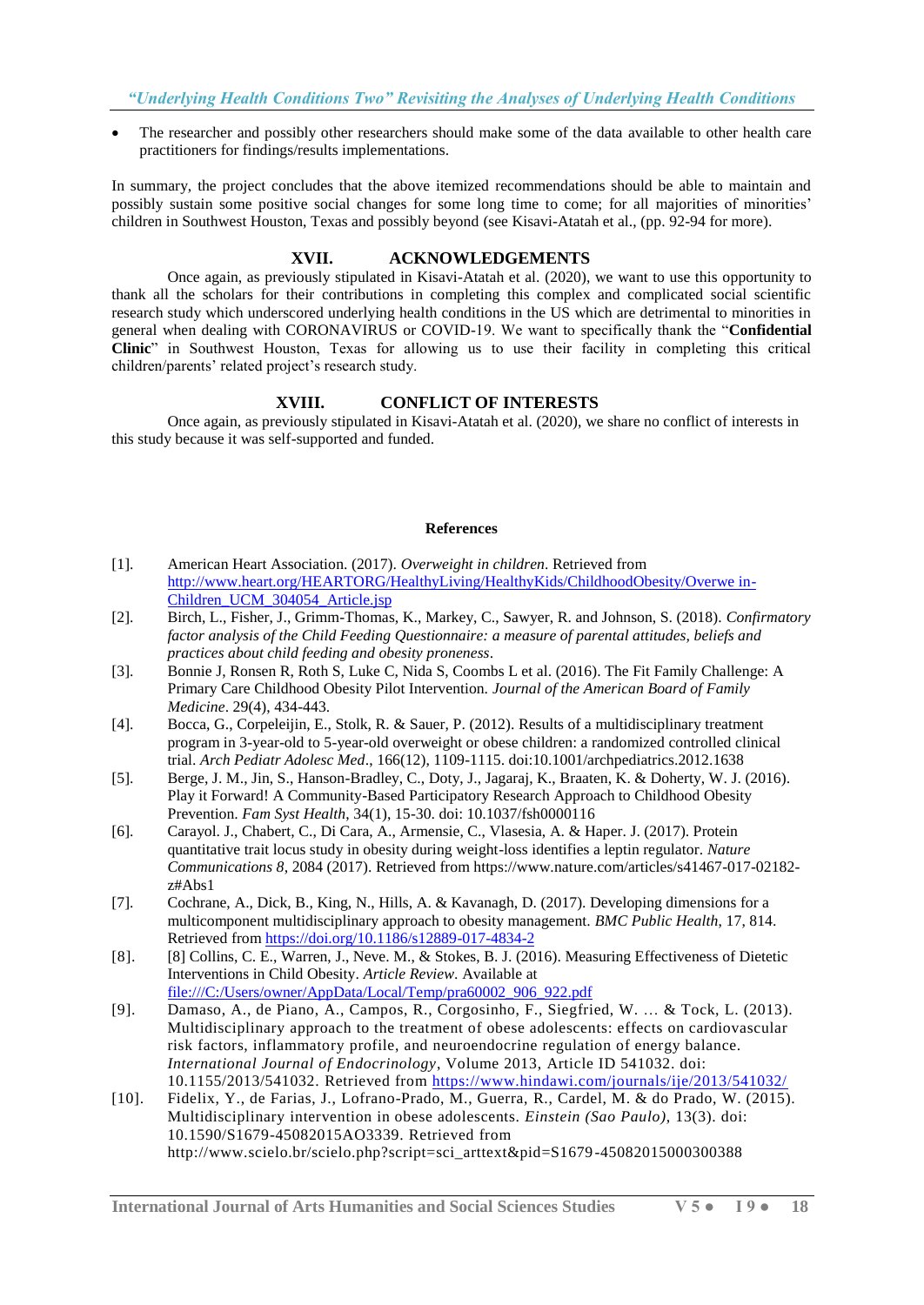- [11]. Fonvig, C., Chabanova, E., Ohrt, J., Nielsen, L., Pedersen, O. … & Holm, J. (2015). Multidisciplinary care of obese children and adolescents for one year reduces ectopic fat content in liver and skeletal muscle. *BMC Pediatrics*, 15, 196. doi: 10.1186/s12887-015-0513- 6
- [12]. Foster, C., Moore, J., Singletary, C. & Skelton, J. (2017). Clinicalobesity: physical activity and familybased obesity treatment. *Wiley Online Library*, 8(1), 68-79. Retrieved from http://onlinelibrary.wiley.com/doi/10.1111/cob.12230/full#publication-history
- [13]. Grigorakis, D., Georgoulis, M., Psarra, G., Tambalis, K., Panagiotakos, D., & Sidossis, L. (2016). Prevalence and lifestyle determinants of central obesity in children. *European Journal of Nutrition*, *55*(5), 1923-1931. doi:10.1007/s00394-015-1008-9
- [14]. Hong, I., Coker-Bolt, P., Anderson, K. R., Lee, D., & Velozo, C. A. (2016). Relationship Between Physical Activity and Overweight and Obesity in Children: Findings From the 2012
- [15]. Karnik, S., & Kanekar, A. (2014). Childhood obesity: a global public health crisis. *International Journal of Preventive Medicine*, *3*(1), 1.
- [16]. Kisavi-Atatah et al. (2020). "Underlying Health Conditions One" Analyses of Underlying Health Conditions Among Minorities' Children in Southwest Houston, Texas and The Roles Parents Play to Complicate the Inabilities to Control Them. Available at <http://www.nairjc.com/setup/social-science-humanities/ssh826.pdf>
- [17]. Mameli, C., Krakauer, J., Krakauer, N., Bosetti, A., Ferrari, C. … & Zuccotti, G. (2017). Efects of a multidisciplinary weight loss intervention on overweight and obese children and adolescents: 11 years of experience. *PLoS One*, 12(7), e0181095. doi: 10.1371/journal.pone.0181095
- [18]. Mendes, A., Ieker, A., De Castro, T., Avelar, A. & Nardor, N. (2016). Multidisciplinary programs for obesity treatment in Brazil: A systematic review. *Revista de Nutricao*, 29(6). doi: 10.1590/1678-98652016000600011. Retrieved from http://www.scielo.br/scielo.php?script=sci\_arttext&pid=S1415 -52732016000600867
- [19]. Martin, A., Booth, J., Laird, Y., Sproule, J., Reilly, J. & Saunders, D. (2018). Physical activity, diet and other behavioural interventions for improving cognition and school achievement in children and adolescents with obesity or overweight. 1-185. *Cochrane Database of Systematic Reviews*. Retrieved from
- [20]. Ogden, C., Carroll, M., Kit, B. & Flegal, K. (2014). Prevalence of childhood and adult obesity in the United States. *Jama Network Journals*, 311(8), 806-814. Retrieved from https://jamanetwork.com/journals/jama/fullarticle/1832542
- [21]. Pulgarón, E. R. (2014). Childhood obesity: A review of increased risk for physical and psychological co-morbidities. *Clinical Therapeutics*, *35*(1), A18-A32.
- [22]. Roya K & Soleiman F. (2014). Controlling childhood obesity: A systematic review on strategies and challenges. *J Res Med Sci*. 19(10): 993–1008.
- [23]. Reichert-Anderson P, Yang P, Yang C, Jacobson M & Bernstein H. (2015). A Multidisciplinary Approach to Childhood Obesity Prevention in Pediatric Primary Care. *Journal of the Academy of Nutritionists and Dieticians*. 115(9). http://onlinelibrary.wiley.com/doi/10.1002/14651858.CD009728.pub3/full
- [24]. Swift, D., Johannsen, N., Lavie, C., Earnest, C. & Church, T. (2014). The role of exercise and physical activity in weight loss and maintenance. *ELSEVIER Publication*, 56(4), 441-447. Retrieved from: http://www.online pcd.com/article/S0033-0620(13)00165-5/fulltext
- [25]. Torti, J., Liug, T., Borowitz, M., Johnson, J. A., Sharma, A. & Cambell-Shere, D. (2017). The 5As team patient study: patient perspectives on the role of primary care in obesity management. *BMC Family Practice*, 18(19). Retrieved fro[m https://link.springer.com/article/10.1186/s12875-017-0596-2](https://link.springer.com/article/10.1186/s12875-017-0596-2)
- [26]. Zolotarjova, J., ten Velde, G. & Vreugdenhil, A. (2018). Effects of multidisciplinary interventions on weight loss and health outcomes in children and adolescents with morbid obesity. *Obesity Reviews*, 19(7), 931-946. doi: 10.1111/obr.12

## **Appendices**

## **Appendices 1.**

## **15 Minutes or More Physical Activities with/between Parents/Children**